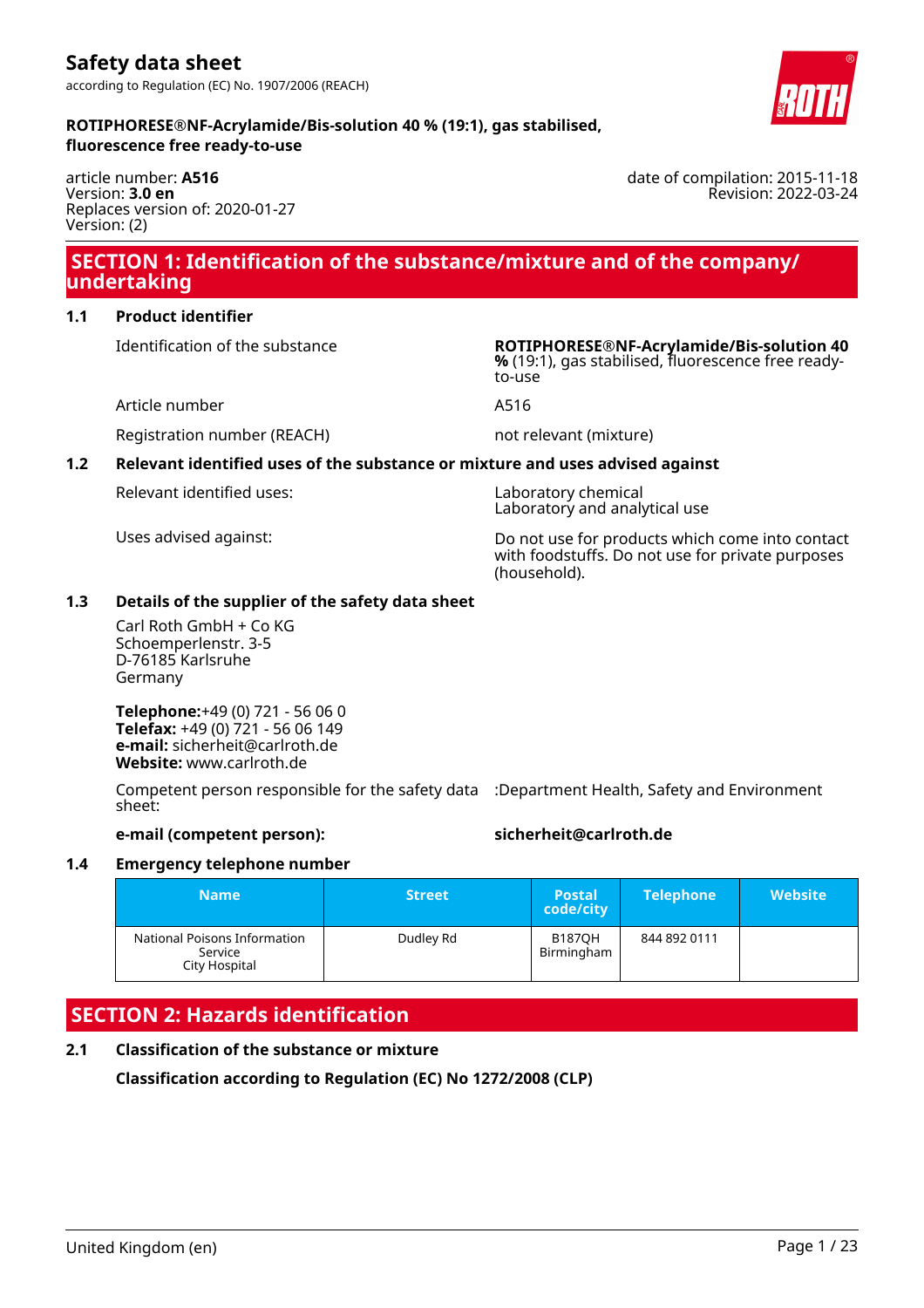according to Regulation (EC) No. 1907/2006 (REACH)



# **ROTIPHORESE®NF-Acrylamide/Bis-solution 40 % (19:1), gas stabilised, fluorescence free ready-to-use**

# article number: **A516**

| <b>Section</b> | <b>Hazard class</b>                                | $Cat-$<br>egory | <b>Hazard class and</b><br>category | <b>Hazard</b><br>statement |
|----------------|----------------------------------------------------|-----------------|-------------------------------------|----------------------------|
| 3.10           | Acute toxicity (oral)                              | 3               | Acute Tox. 3                        | H301                       |
| 3.1I           | Acute toxicity (inhal.)                            | 4               | Acute Tox, 4                        | H332                       |
| 3.2            | Skin corrosion/irritation                          | 2               | Skin Irrit. 2                       | H315                       |
| 3.3            | Serious eye damage/eye irritation                  | $\overline{2}$  | Eye Irrit. 2                        | H319                       |
| 3.4S           | Skin sensitisation                                 | 1               | Skin Sens. 1                        | H317                       |
| 3.5            | Germ cell mutagenicity                             | 1B              | Muta. 1B                            | H340                       |
| 3.6            | Carcinogenicity                                    | 1B              | Carc. 1B                            | H350                       |
| 3.7            | Reproductive toxicity                              | $\overline{2}$  | Repr. 2                             | H361f                      |
| 3.9            | Specific target organ toxicity - repeated exposure |                 | <b>STOT RE1</b>                     | H372                       |

For full text of abbreviations: see SECTION 16

# **The most important adverse physicochemical, human health and environmental effects**

Delayed or immediate effects can be expected after short or long-term exposure.

# **2.2 Label elements**

# **Labelling according to Regulation (EC) No 1272/2008 (CLP)**

**Signal word Danger**

# **Pictograms**

GHS06, GHS08



# **Hazard statements**

| H301  | Toxic if swallowed                                             |
|-------|----------------------------------------------------------------|
| H315  | Causes skin irritation                                         |
| H317  | May cause an allergic skin reaction                            |
| H319  | Causes serious eye irritation                                  |
| H332  | Harmful if inhaled                                             |
| H340  | May cause genetic defects                                      |
| H350  | May cause cancer                                               |
| H361f | Suspected of damaging fertility                                |
| H372  | Causes damage to organs through prolonged or repeated exposure |

# **Precautionary statements**

#### **Precautionary statements - prevention**

| P <sub>201</sub> | Obtain special instructions before use |
|------------------|----------------------------------------|
| P280             | Wear protective gloves/eye protection  |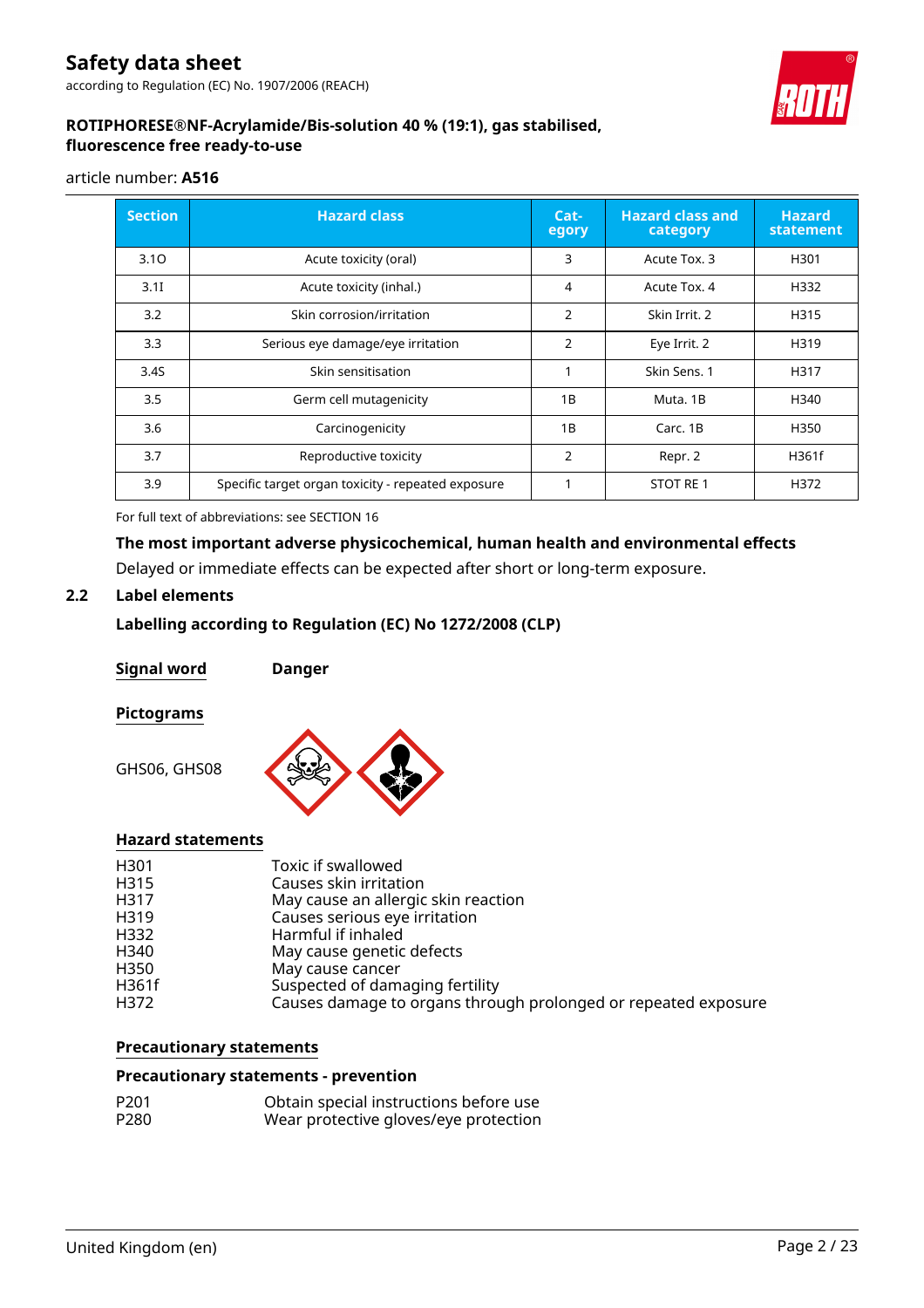#### article number: **A516**

| <b>Precautionary statements - response</b> |                                                                                                                                    |  |  |  |  |
|--------------------------------------------|------------------------------------------------------------------------------------------------------------------------------------|--|--|--|--|
| P301+P310                                  | IF SWALLOWED: Immediately call a POISON CENTER/doctor                                                                              |  |  |  |  |
| P302+P352                                  | IF ON SKIN: Wash with plenty of soap and water                                                                                     |  |  |  |  |
| P305+P351+P338                             | IF IN EYES: Rinse cautiously with water for several minutes. Remove contact<br>lenses, if present and easy to do. Continue rinsing |  |  |  |  |
| P308+P313                                  | IF exposed or concerned: Get medical advice/attention                                                                              |  |  |  |  |

#### For professional users only

Hazardous ingredients for labelling: Acrylamide prop-2-enamide, N,N'-Methylene bisacrylamide

#### **Labelling of packages where the contents do not exceed 125 ml**

Signal word: **Danger**



| H <sub>301</sub> | Toxic if swallowed.                                             |
|------------------|-----------------------------------------------------------------|
| H317             | May cause an allergic skin reaction.                            |
| H <sub>340</sub> | May cause genetic defects.                                      |
| H350             | May cause cancer.                                               |
| H361f            | Suspected of damaging fertility.                                |
| H372             | Causes damage to organs through prolonged or repeated exposure. |
| P <sub>201</sub> | Obtain special instructions before use.                         |
| P <sub>280</sub> | Wear protective gloves/eye protection.                          |
| P301+P310        | IF SWALLOWED: Immediately call a POISON CENTER/doctor.          |
| P302+P352        | IF ON SKIN: Wash with plenty of soap and water.                 |
| P308+P313        | IF exposed or concerned: Get medical advice/attention.          |
| contains:        | Acrylamide prop-2-enamide, N,N'-Methylene bisacrylamide         |

#### **2.3 Other hazards**

# **Results of PBT and vPvB assessment**

This mixture does not contain any substances that are assessed to be a PBT or a vPvB.

# **SECTION 3: Composition/information on ingredients**

# **3.1 Substances**

not relevant (mixture)

# **3.2 Mixtures**

#### **Description of the mixture**

| Name of sub-<br>stance         | <b>Identifier</b>                                                                                                 | $Wt\%$    | <b>Classification acc. to</b><br><b>GHS</b>                                                                                                                                                                          | <b>Pictograms</b> | <b>Notes</b>                            |
|--------------------------------|-------------------------------------------------------------------------------------------------------------------|-----------|----------------------------------------------------------------------------------------------------------------------------------------------------------------------------------------------------------------------|-------------------|-----------------------------------------|
| acrylamide prop-2-en-<br>amide | CAS No<br>79-06-1<br>EC No<br>201-173-7<br>Index No<br>616-003-00-0<br>REACH Reg. No<br>01-2119463260-<br>48-xxxx | $30 - 40$ | Acute Tox. 3 / H301<br>Acute Tox. 4 / H312<br>Acute Tox. 4 / H332<br>Skin Irrit. 2 / H315<br>Eye Irrit. 2 / H319<br>Skin Sens. 1 / H317<br>Muta, 1B / H340<br>Carc. 1B / H350<br>Repr. 2 / H361f<br>STOT RE 1 / H372 | $\mathcal{L}$     | D<br>GHS-HC<br>IARC: 2A<br><b>IOELV</b> |

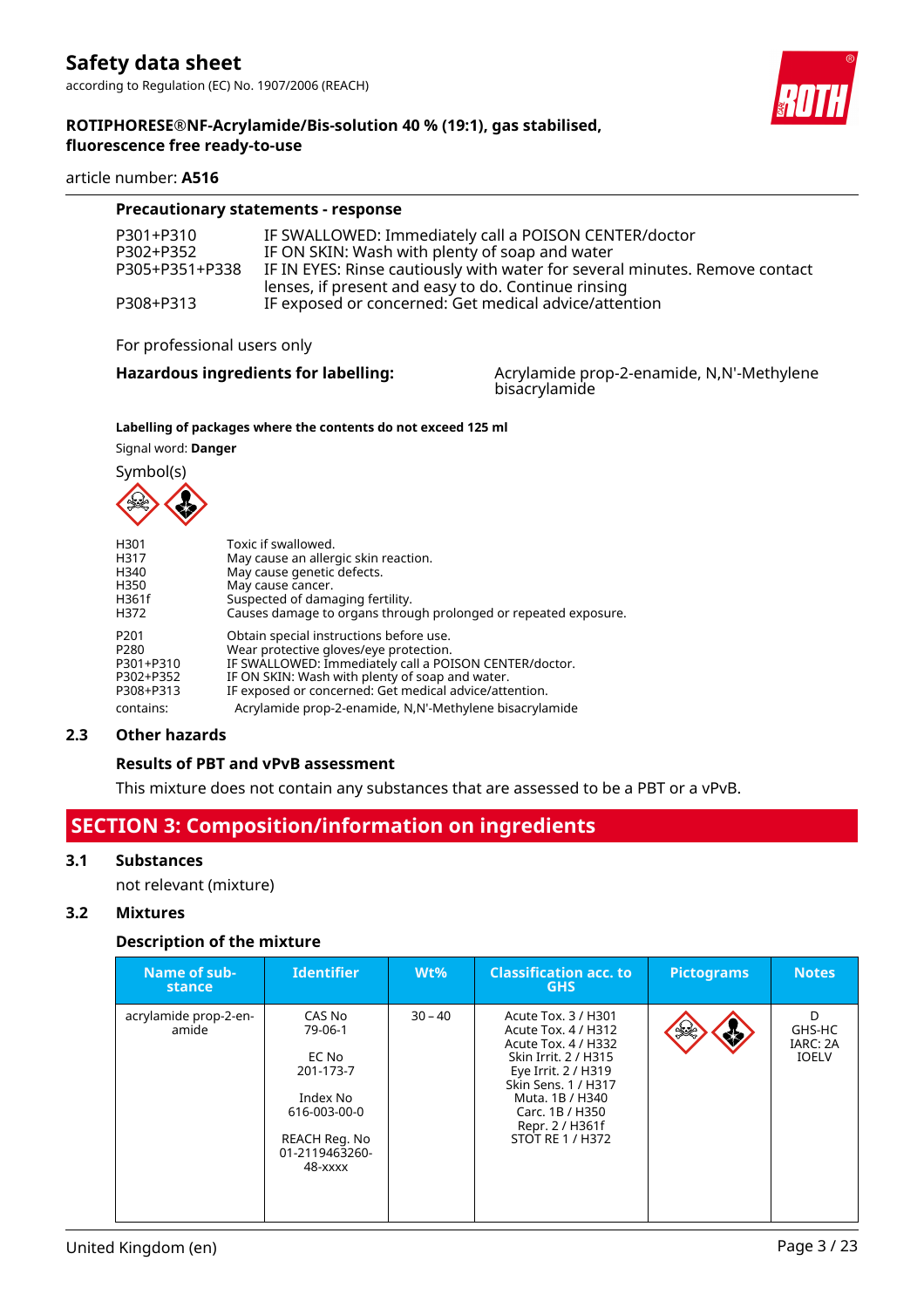according to Regulation (EC) No. 1907/2006 (REACH)



# **ROTIPHORESE®NF-Acrylamide/Bis-solution 40 % (19:1), gas stabilised, fluorescence free ready-to-use**

#### article number: **A516**

| Name of sub-<br>stance            | <b>Identifier</b>                        | $Wt\%$    | <b>Classification acc. to</b><br><b>GHS</b> | <b>Pictograms</b> | <b>Notes</b> |
|-----------------------------------|------------------------------------------|-----------|---------------------------------------------|-------------------|--------------|
| N,N'-Methylene bisac-<br>rylamide | CAS No<br>110-26-9<br>EC No<br>203-750-9 | $1 - 2.5$ | Acute Tox. 4 / H302                         |                   |              |

**Notes**

D: Certain substances which are susceptible to spontaneous polymerisation or decomposition are generally placed on the market in a stabilised form. It is in this form that they are listed in Part 3. However, such substances are sometimes placed on the market in a non-stabilised form. In this case, the supplier must state on the label the name of the substance followed by the words 'non-stabilised'.

GHS-HC: Harmonised classification (the classification of the substance corresponds to the entry in the list according to 1272/ 2008/EC, Annex VI)

IARC: IARC group 2A: probably carcinogenic to humans (International Agency for Research on Cancer)

2A: IOELV: Substance with a community indicative occupational exposure limit value

| Name of sub-<br>stance          | <b>Identifier</b>                                                   | <b>Specific Conc. Limits</b> | <b>M-Factors</b> | ATE                                                               | <b>Exposure</b><br>route                    |
|---------------------------------|---------------------------------------------------------------------|------------------------------|------------------|-------------------------------------------------------------------|---------------------------------------------|
| acrylamide prop-<br>2-enamide   | CAS No<br>79-06-1<br>EC No<br>201-173-7<br>Index No<br>616-003-00-0 |                              |                  | 100 $\frac{mg}{mg}$<br>1.141 $mg/$ <sub>kg</sub><br>1,5 $mg/1/4h$ | oral<br>dermal<br>inhalation: dust/<br>mist |
| N,N'-Methylene<br>bisacrylamide | CAS No<br>110-26-9<br>EC No<br>203-750-9                            |                              |                  | 390 $mg/_{kq}$                                                    | oral                                        |

# **Substance of Very High Concern (SVHC)**

| Name of substance              | Name acc. to invent-<br>orv | <b>CAS No.</b> | <b>EC No</b> | Listed in      | <b>Remarks</b>           |
|--------------------------------|-----------------------------|----------------|--------------|----------------|--------------------------|
| acrylamide prop-2-enam-<br>ide | acrylamide                  | 79-06-1        | 201-173-7    | Candidate list | Carc. A57a<br>Muta. A57b |

#### **Legend**

Substances meeting the criteria referred to in Article 57 and for eventual inclusion in Annex XIV

candidate list Carc. A57a Carcinogenic (article 57a)

Muta. A57b Mutagenic (article 57b)

For full text of abbreviations: see SECTION 16

# **SECTION 4: First aid measures**

# **4.1 Description of first aid measures**



#### **General notes**

Take off contaminated clothing.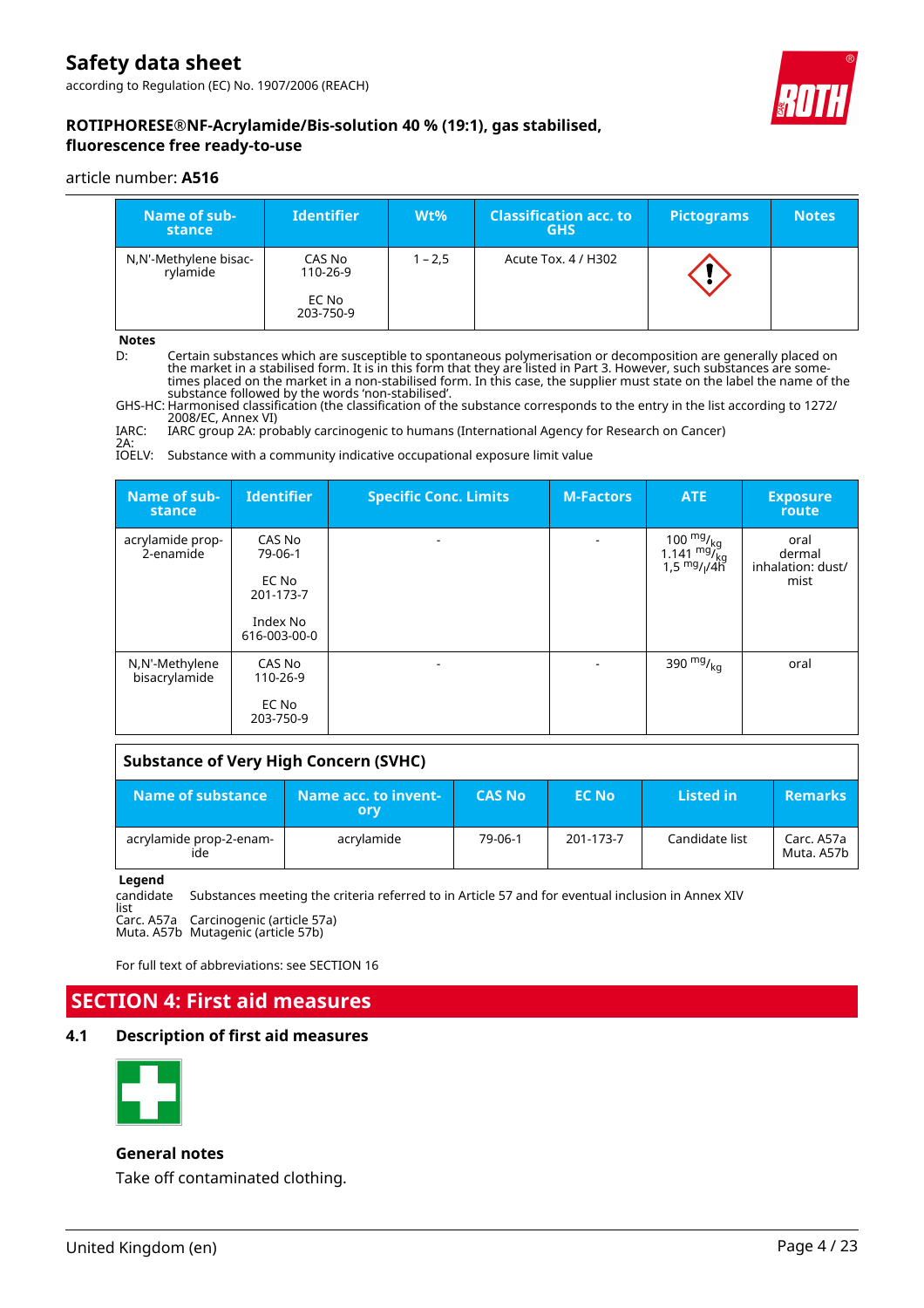

#### article number: **A516**

# **Following inhalation**

Provide fresh air. In all cases of doubt, or when symptoms persist, seek medical advice.

#### **Following skin contact**

Rinse skin with water/shower. After contact with skin, wash immediately with plenty of water. In case of skin reactions, consult a physician. In case of skin irritation, consult a physician.

#### **Following eye contact**

Irrigate copiously with clean, fresh water for at least 10 minutes, holding the eyelids apart. In case of eye irritation consult an ophthalmologist.

#### **Following ingestion**

Rinse mouth immediately and drink plenty of water. In case of accident or unwellness, seek medical advice immediately (show directions for use or safety data sheet if possible).

**4.2 Most important symptoms and effects, both acute and delayed**

Nausea, Vomiting, Irritation, Allergic reactions

# **4.3 Indication of any immediate medical attention and special treatment needed**

none

# **SECTION 5: Firefighting measures**

# **5.1 Extinguishing media**



# **Suitable extinguishing media**

co-ordinate firefighting measures to the fire surroundings water spray, alcohol resistant foam, dry extinguishing powder, BC-powder, carbon dioxide ( $CO<sub>2</sub>$ )

# **Unsuitable extinguishing media**

water jet

# **5.2 Special hazards arising from the substance or mixture**

Ingredients of the mixture combustible. The product itself does not burn.

# **Hazardous combustion products**

In case of fire may be liberated: Nitrogen oxides (NOx), Carbon monoxide (CO), Carbon dioxide (CO₂)

# **5.3 Advice for firefighters**

In case of fire and/or explosion do not breathe fumes. Fight fire with normal precautions from a reasonable distance. Wear self-contained breathing apparatus.

# **SECTION 6: Accidental release measures**

**6.1 Personal precautions, protective equipment and emergency procedures**



# **For non-emergency personnel**

Use personal protective equipment as required. Avoid contact with skin, eyes and clothes. Do not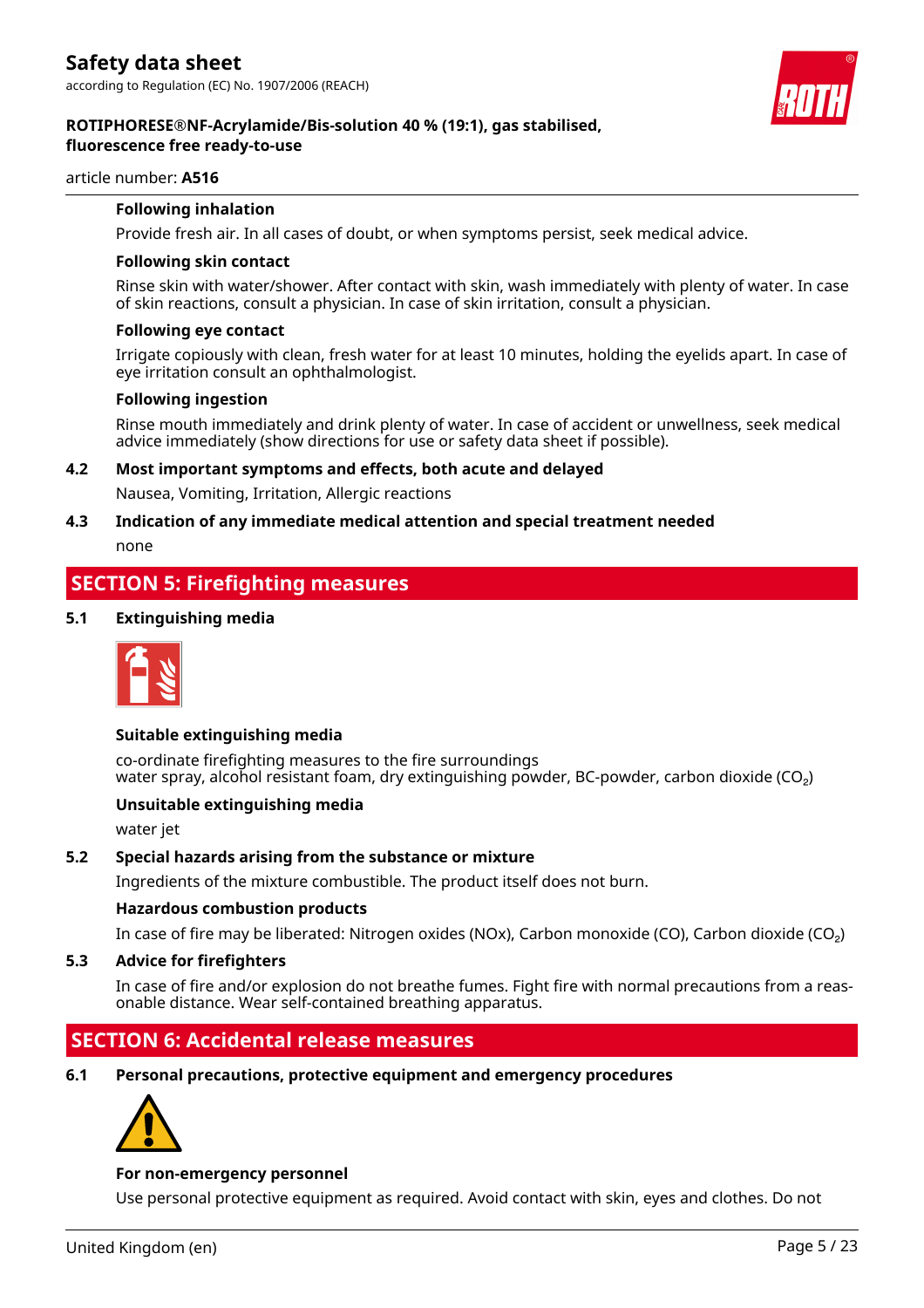

# article number: **A516**

breathe vapour/spray.

**6.2 Environmental precautions**

Keep away from drains, surface and ground water.

**6.3 Methods and material for containment and cleaning up**

# **Advice on how to contain a spill**

Covering of drains.

# **Advice on how to clean up a spill**

Absorb with liquid-binding material (sand, diatomaceous earth, acid- or universal binding agents).

# **Other information relating to spills and releases**

Place in appropriate containers for disposal. Ventilate affected area.

# **6.4 Reference to other sections**

Hazardous combustion products: see section 5. Personal protective equipment: see section 8. Incompatible materials: see section 10. Disposal considerations: see section 13.

# **SECTION 7: Handling and storage**

# **7.1 Precautions for safe handling**

Avoid exposure. When not in use, keep containers tightly closed. Clear contaminated areas thoroughly. Do not dry up the product.

# **Measures to prevent fire as well as aerosol and dust generation**

Removal of dust deposits.

# **Advice on general occupational hygiene**

When using do not eat or drink. Thorough skin-cleansing after handling the product.

# **7.2 Conditions for safe storage, including any incompatibilities**

Keep container tightly closed in a cool place.

# **Incompatible substances or mixtures**

Observe hints for combined storage.

# **Protect against external exposure, such as**

high temperatures, UV-radiation/sunlight

# **Consideration of other advice:**

Store locked up.

# **Ventilation requirements**

Keep any substance that emits harmful vapours or gases in a place that allows these to be permanently extracted. Use local and general ventilation.

# **Specific designs for storage rooms or vessels**

Recommended storage temperature: 2 – 8 °C

# **7.3 Specific end use(s)**

No information available.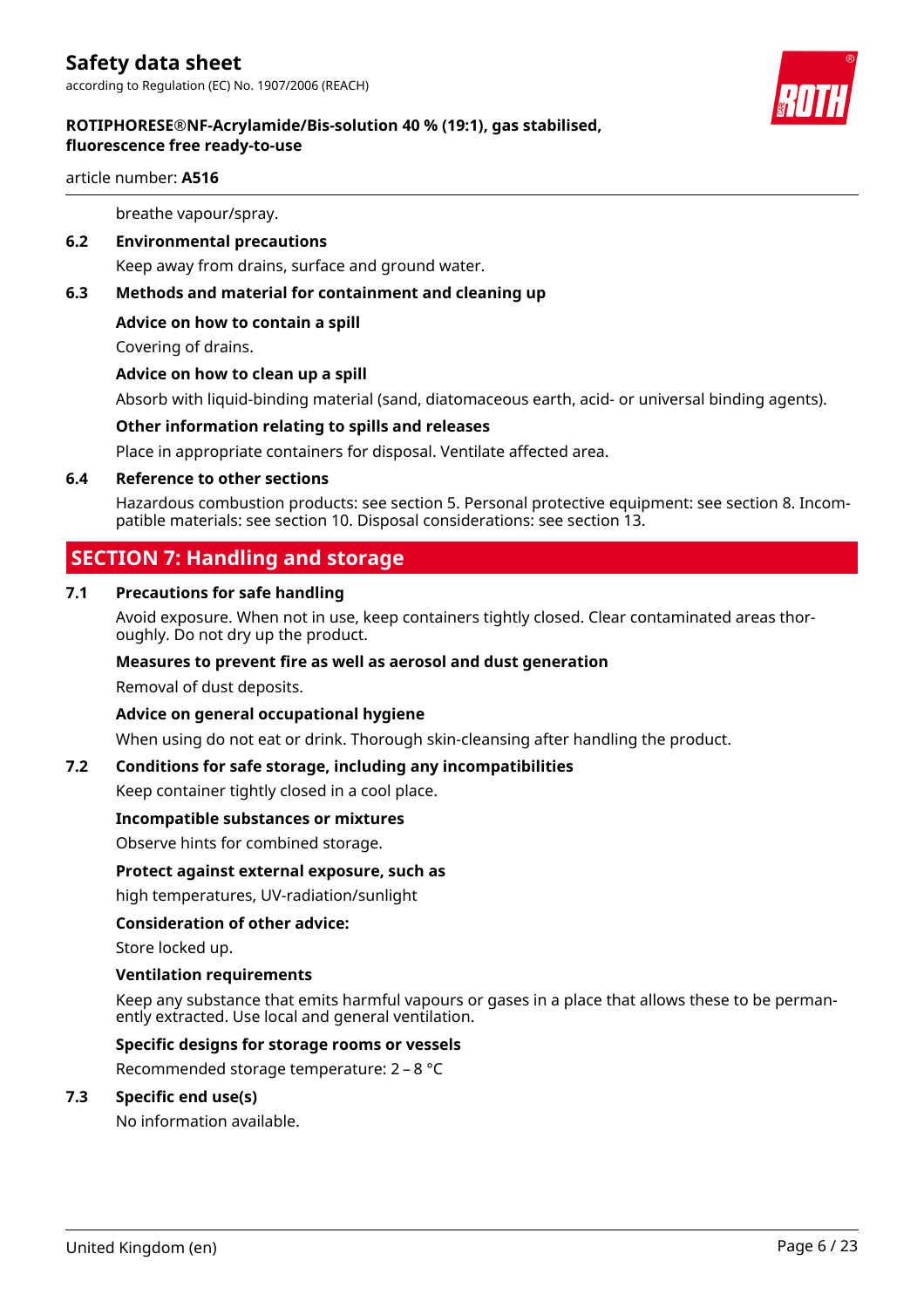according to Regulation (EC) No. 1907/2006 (REACH)



٦

# **ROTIPHORESE®NF-Acrylamide/Bis-solution 40 % (19:1), gas stabilised, fluorescence free ready-to-use**

article number: **A516**

# **SECTION 8: Exposure controls/personal protection**

# **8.1 Control parameters**

# **National limit values**

# **Occupational exposure limit values (Workplace Exposure Limits)**

| Cou<br>ntr<br>y | <b>Name of agent</b> | <b>CAS No</b> | Identi-<br>fier | <b>TW</b><br>A<br><b>[pp</b><br>$m$ ] | <b>TWA</b><br>[mq/<br>$\left[\mathsf{m}^{\mathsf{s}}\right]$ | <b>STE</b><br>Е<br>[pp<br>m] | <b>STEL</b><br>[mq/<br>m <sup>3</sup> | <b>Ceil</b><br>ing-<br>Ч<br>[pp<br>m] | Ceil-<br>ing-C<br>[mg/<br>$\mathsf{m}^{\mathsf{s}}$ ไ | <b>Nota-</b><br>tion | Source           |
|-----------------|----------------------|---------------|-----------------|---------------------------------------|--------------------------------------------------------------|------------------------------|---------------------------------------|---------------------------------------|-------------------------------------------------------|----------------------|------------------|
| EU              | acrylamide           | 79-06-1       | <b>IOELV</b>    |                                       | 0,1                                                          |                              |                                       |                                       |                                                       |                      | 2017/<br>2398/EU |
| GB              | acrylamide           | 79-06-1       | <b>WEL</b>      |                                       | 0,1                                                          |                              |                                       |                                       |                                                       |                      | EH40/<br>2005    |

**Notation**<br>Ceiling-C<br>STEL

Г

Ceiling-C Ceiling value is a limit value above which exposure should not occur

STEL Short-term exposure limit: a limit value above which exposure should not occur and which is related to a 15 minute period (unless otherwise specified)

TWA Time-weighted average (long-term exposure limit): measured or calculated in relation to a reference period of 8 hours time-weighted average (unless otherwise specified)

| Relevant DNELs of components of the mixture        |               |               |                                        |                                                 |                   |                               |  |  |  |
|----------------------------------------------------|---------------|---------------|----------------------------------------|-------------------------------------------------|-------------------|-------------------------------|--|--|--|
| Name of sub-<br>stance                             | <b>CAS No</b> | End-<br>point | <b>Threshol</b><br>d level             | <b>Protection</b><br>goal, route of<br>exposure | <b>Used in</b>    | <b>Exposure time</b>          |  |  |  |
| acrylamide prop-2-<br>enamide                      | 79-06-1       | <b>DNEL</b>   | $0,1$ mg/kg                            | human, dermal                                   | worker (industry) | chronic - systemic<br>effects |  |  |  |
| acrylamide prop-2-<br>enamide                      | 79-06-1       | <b>DNEL</b>   | $0.07 \,\mathrm{mq}$<br>m <sup>3</sup> | human, inhalat-<br>ory                          | worker (industry) | chronic - systemic<br>effects |  |  |  |
| acrylamide prop-2-<br>enamide                      | 79-06-1       | <b>DNEL</b>   | $120 \text{ mg/m}^3$                   | human, inhalat-<br>ory                          | worker (industry) | acute - systemic<br>effects   |  |  |  |
| acrylamide prop-2-<br>enamide                      | 79-06-1       | <b>DNEL</b>   | $120 \text{ mg/m}^3$                   | human, inhalat-<br>ory                          | worker (industry) | acute - local ef-<br>fects    |  |  |  |
| acrylamide prop-2-<br>enamide                      | 79-06-1       | <b>DNEL</b>   | 3 mg/kg<br>bw/day                      | human, dermal                                   | worker (industry) | acute - systemic<br>effects   |  |  |  |
| N,N'-Methylene<br>bisacrylamide                    | 110-26-9      | <b>DNEL</b>   | 3 mg/kg<br>bw/day                      | human, dermal                                   | worker (industry) | acute - systemic<br>effects   |  |  |  |
| <b>Dolovant DNECs of components of the mixture</b> |               |               |                                        |                                                 |                   |                               |  |  |  |

| Relevant PNECS OF Components of the mixture |               |               |                            |                        |                                     |                                 |
|---------------------------------------------|---------------|---------------|----------------------------|------------------------|-------------------------------------|---------------------------------|
| Name of sub-<br>stance                      | <b>CAS No</b> | End-<br>point | <b>Threshol</b><br>d level | <b>Organism</b>        | <b>Environmental</b><br>compartment | <b>Exposure time</b>            |
| acrylamide prop-2-<br>enamide               | 79-06-1       | <b>PNEC</b>   | $0,032 \frac{mg}{l}$       | aquatic organ-<br>isms | freshwater                          | short-term (single<br>instance) |
| acrylamide prop-2-<br>enamide               | 79-06-1       | <b>PNEC</b>   | $2 \mu g / \mu$            | aquatic organ-<br>isms | marine water                        | short-term (single<br>instance) |
| acrylamide prop-2-<br>enamide               | 79-06-1       | <b>PNEC</b>   | $0.2 \frac{mg}{l}$         | aquatic organ-<br>isms | sewage treatment<br>plant (STP)     | short-term (single<br>instance) |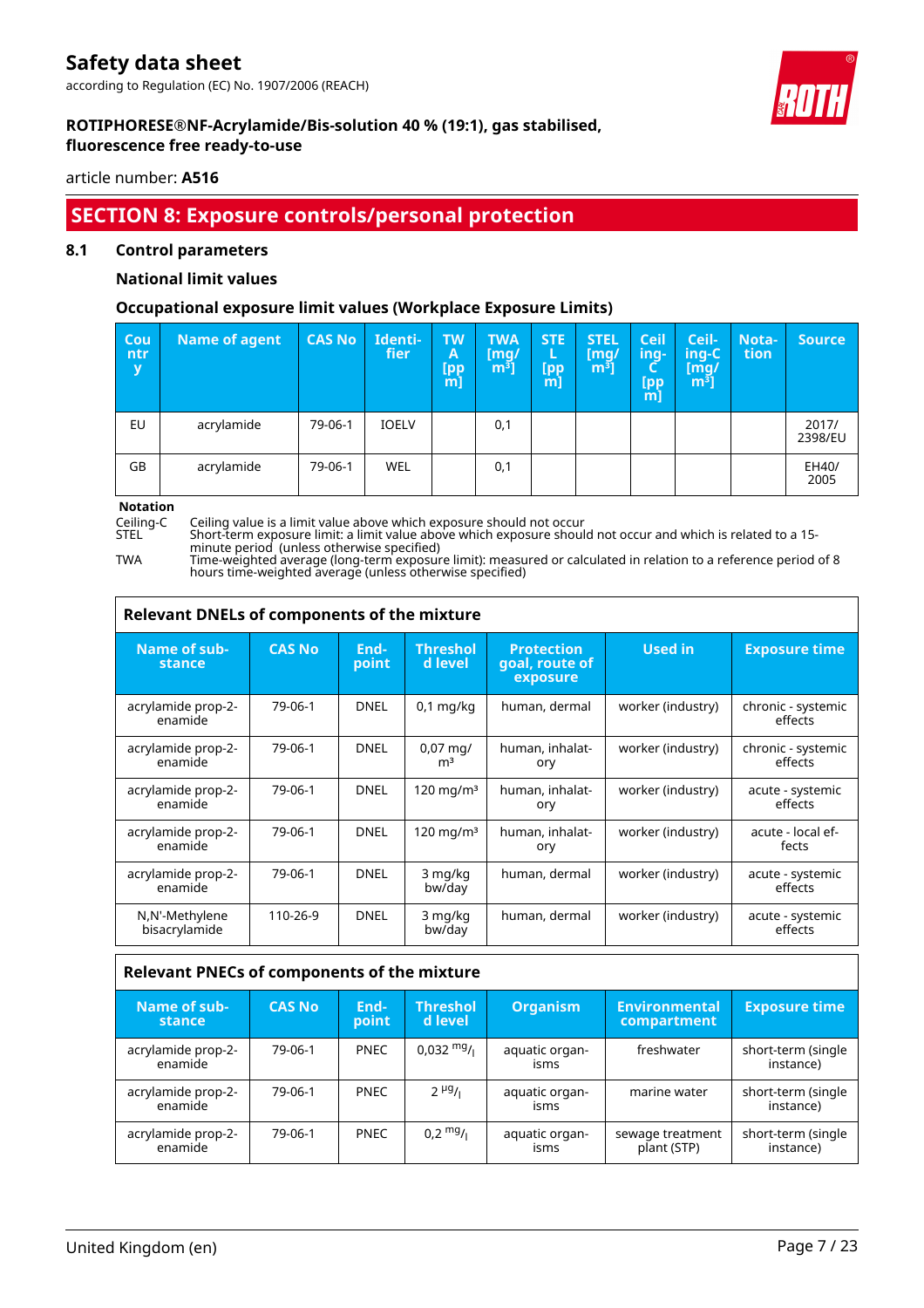

#### article number: **A516**

#### **8.2 Exposure controls**

# **Individual protection measures (personal protective equipment)**

#### **Eye/face protection**



Use safety goggle with side protection.

#### **Skin protection**



#### **• hand protection**

Wear suitable gloves. Chemical protection gloves are suitable, which are tested according to EN 374. For special purposes, it is recommended to check the resistance to chemicals of the protective gloves mentioned above together with the supplier of these gloves. The times are approximate values from measurements at 22 ° C and permanent contact. Increased temperatures due to heated substances, body heat etc. and a reduction of the effective layer thickness by stretching can lead to a considerable reduction of the breakthrough time. If in doubt, contact manufacturer. At an approx. 1.5 times larger / smaller layer thickness, the respective breakthrough time is doubled / halved. The data apply only to the pure substance. When transferred to substance mixtures, they may only be considered as a guide.

#### **• type of material**

NBR (Nitrile rubber)

#### **• material thickness**

0,3 mm

#### **• breakthrough times of the glove material**

>480 minutes (permeation: level 6)

#### **• other protection measures**

Take recovery periods for skin regeneration. Preventive skin protection (barrier creams/ointments) is recommended.

#### **Respiratory protection**



Respiratory protection necessary at: Aerosol or mist formation. P2 (filters at least 94 % of airborne particles, colour code: White).

#### **Environmental exposure controls**

Keep away from drains, surface and ground water.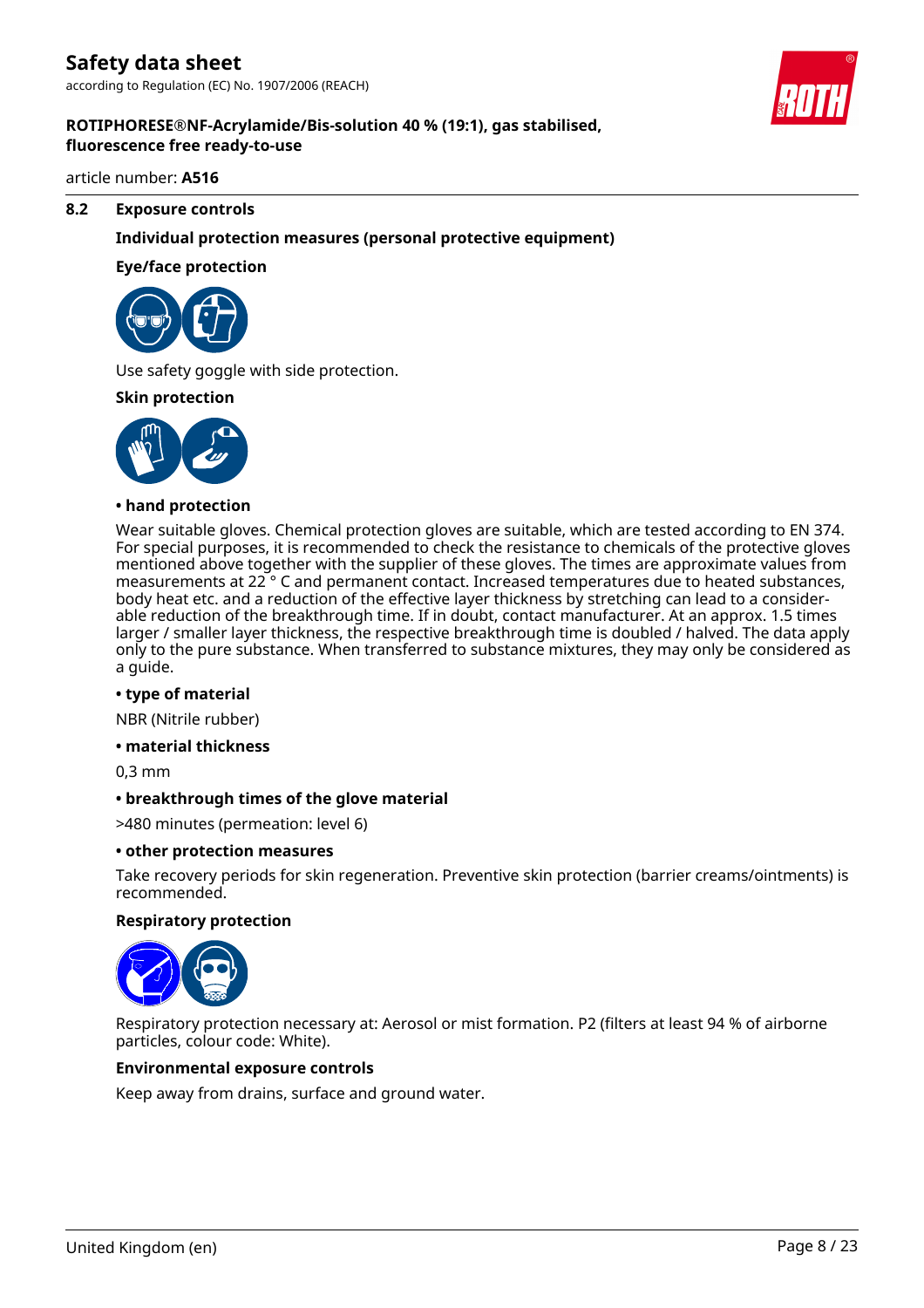according to Regulation (EC) No. 1907/2006 (REACH)

# **ROTIPHORESE®NF-Acrylamide/Bis-solution 40 % (19:1), gas stabilised, fluorescence free ready-to-use**

article number: **A516**

# **SECTION 9: Physical and chemical properties 9.1 Information on basic physical and chemical properties** Physical state liquid Colour clear - colourless Odour characteristic Melting point/freezing point not determined Boiling point or initial boiling point and boiling range (unknown) not determined Flammability non-combustible Lower and upper explosion limit not determined Flash point **not determined** Auto-ignition temperature not determined Decomposition temperature not relevant pH (value) 5 – 7 (20 °C) Kinematic viscosity not determined Solubility(ies) Water solubility **Mischl** miscible in any proportion Partition coefficient Partition coefficient n-octanol/water (log value): this information is not available Vapour pressure not determined Density and/or relative density Density 1,03  $9/cm^3$  at 20 °C Relative vapour density information on this property is not available Particle characteristics not relevant (liquid) Other safety parameters Oxidising properties none **9.2 Other information** Information with regard to physical hazard classes: hazard classes acc. to GHS (physical hazards): not relevant Other safety characteristics: Miscibility completely miscible with water

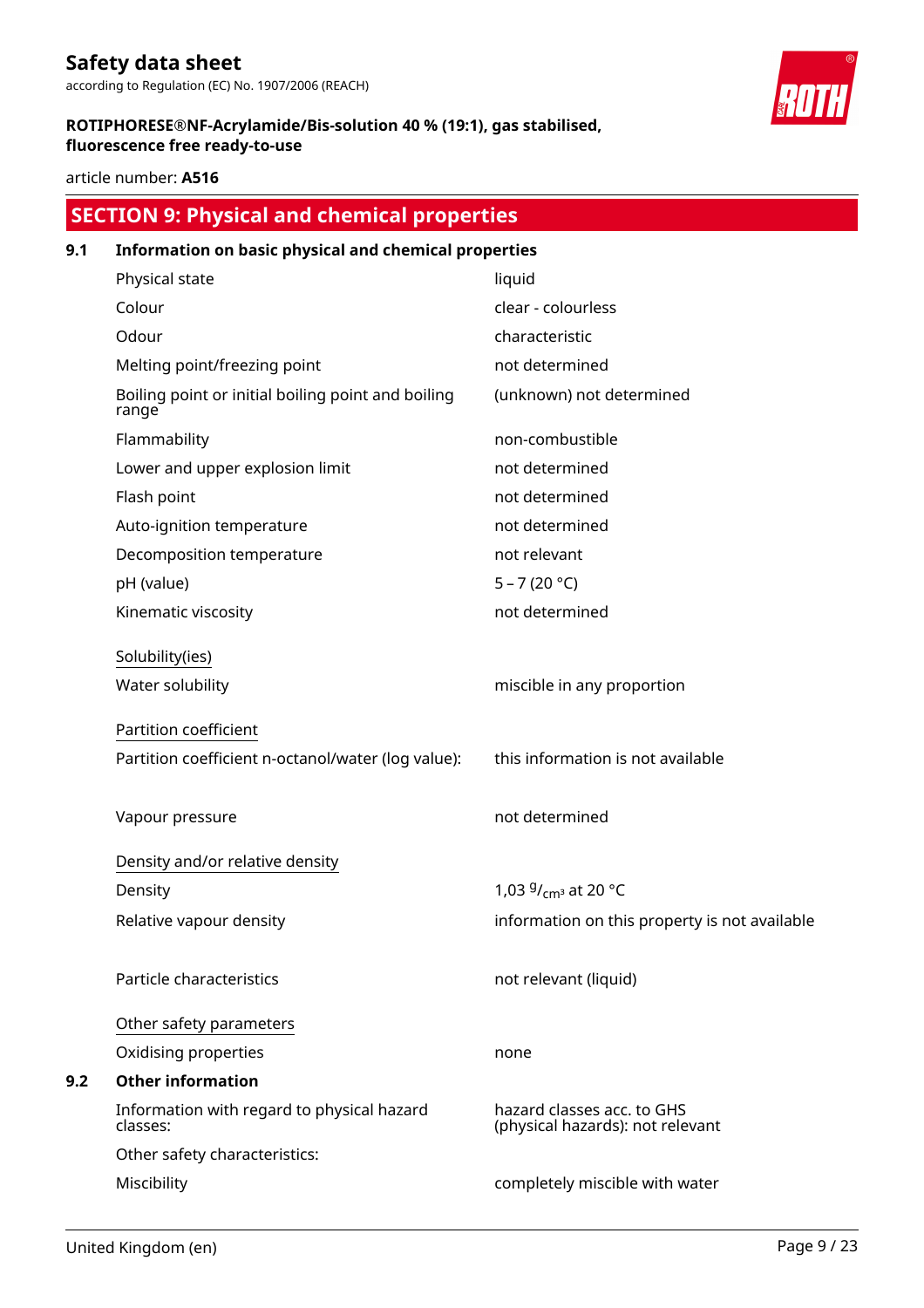according to Regulation (EC) No. 1907/2006 (REACH)



#### **ROTIPHORESE®NF-Acrylamide/Bis-solution 40 % (19:1), gas stabilised, fluorescence free ready-to-use**

article number: **A516**

# **SECTION 10: Stability and reactivity**

# **10.1 Reactivity**

This material is not reactive under normal ambient conditions.

# **10.2 Chemical stability**

The material is stable under normal ambient and anticipated storage and handling conditions of temperature and pressure.

# **10.3 Possibility of hazardous reactions**

**Violent reaction with:** strong oxidiser, Reducing agents, Acids, Caustic solutions

**10.4 Conditions to avoid**

UV-radiation/sunlight. Keep away from heat.

**10.5 Incompatible materials**

There is no additional information.

**10.6 Hazardous decomposition products**

Hazardous combustion products: see section 5.

# **SECTION 11: Toxicological information**

# **11.1 Information on hazard classes as defined in Regulation (EC) No 1272/2008**

Test data are not available for the complete mixture.

# **Classification procedure**

The method for classification of the mixture is based on ingredients of the mixture (additivity formula).

# **Classification according to GHS (1272/2008/EC, CLP)**

# **Acute toxicity**

Toxic if swallowed. Harmful if inhaled.

| Acute toxicity estimate (ATE) of components of the mixture |               |                       |                  |  |  |  |
|------------------------------------------------------------|---------------|-----------------------|------------------|--|--|--|
| Name of substance                                          | <b>CAS No</b> | <b>Exposure route</b> | <b>ATE</b>       |  |  |  |
| acrylamide prop-2-enamide                                  | 79-06-1       | oral                  | 100 $mg/_{kq}$   |  |  |  |
| acrylamide prop-2-enamide                                  | 79-06-1       | dermal                | 1.141 $mg/_{kq}$ |  |  |  |
| acrylamide prop-2-enamide                                  | 79-06-1       | inhalation: dust/mist | 1,5 $mg/1/4h$    |  |  |  |
| N,N'-Methylene bisacrylamide                               | 110-26-9      | oral                  | 390 $mg/_{kq}$   |  |  |  |

# **Acute toxicity of components of the mixture**

| Name of substance            | <b>CAS No</b> | <b>Exposure</b><br>route | <b>Endpoint</b> | Value            | <b>Species</b> |
|------------------------------|---------------|--------------------------|-----------------|------------------|----------------|
| acrylamide prop-2-enamide    | 79-06-1       | oral                     | LD50            | 354 $mg/kq$      | rat            |
| acrylamide prop-2-enamide    | 79-06-1       | dermal                   | LD50            | 1.141 $mg/_{ka}$ | rabbit         |
| N,N'-Methylene bisacrylamide | 110-26-9      | oral                     | LD50            | 390 $mg/kq$      | rat            |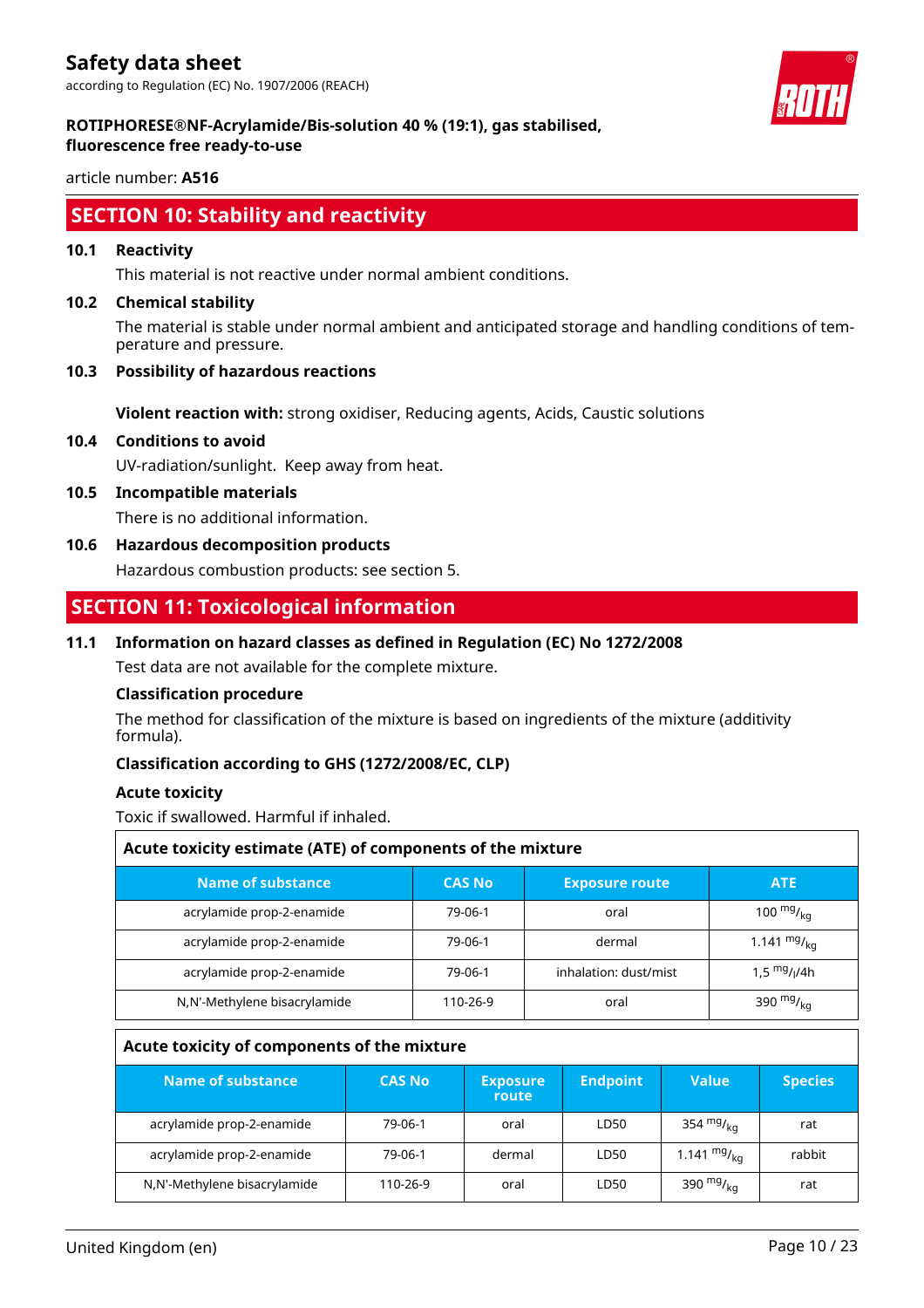# **ROTIPHORESE®NF-Acrylamide/Bis-solution 40 % (19:1), gas stabilised, fluorescence free ready-to-use**

# article number: **A516**

# **Skin corrosion/irritation**

Causes skin irritation.

# **Serious eye damage/eye irritation**

Causes serious eye irritation.

# **Respiratory or skin sensitisation**

May cause an allergic skin reaction.

# **Germ cell mutagenicity**

May cause genetic defects.

# **Carcinogenicity**

May cause cancer.

# **Reproductive toxicity**

Suspected of damaging fertility.

# **Specific target organ toxicity - single exposure**

Shall not be classified as a specific target organ toxicant (single exposure).

# **Specific target organ toxicity - repeated exposure**

Causes damage to organs through prolonged or repeated exposure.

# **Aspiration hazard**

Shall not be classified as presenting an aspiration hazard.

# **Symptoms related to the physical, chemical and toxicological characteristics**

# **• If swallowed**

vomiting, nausea

# **• If in eyes**

Causes serious eye irritation

# **• If inhaled**

Data are not available.

# **• If on skin**

causes skin irritation, May produce an allergic reaction, pruritis, localised redness

# **• Other information**

Loss of righting reflex, and ataxia, Disorientation, Impaired memory function

# **11.2 Endocrine disrupting properties**

None of the ingredients are listed.

# **11.3 Information on other hazards**

There is no additional information.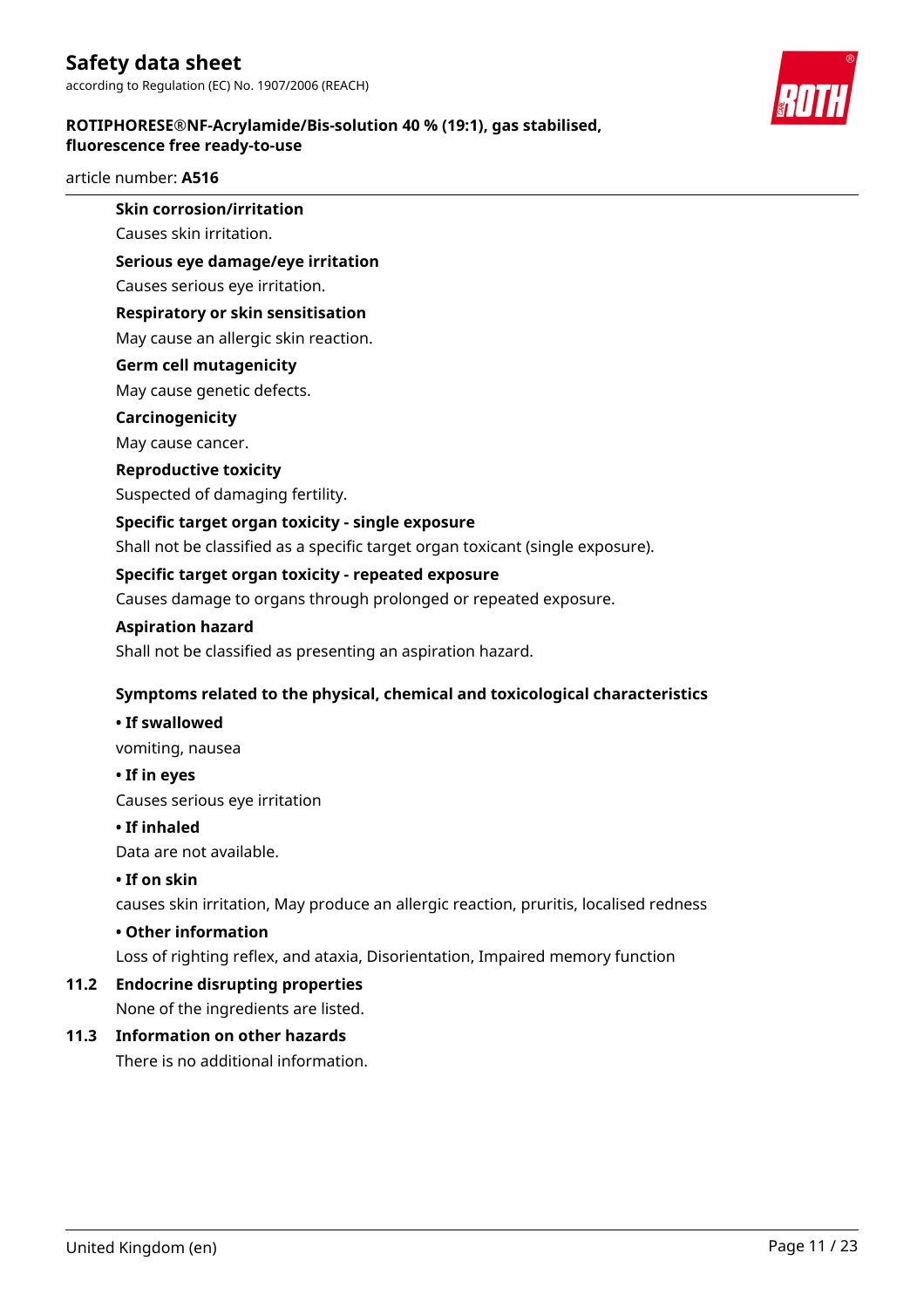according to Regulation (EC) No. 1907/2006 (REACH)



# **ROTIPHORESE®NF-Acrylamide/Bis-solution 40 % (19:1), gas stabilised, fluorescence free ready-to-use**

article number: **A516**

# **SECTION 12: Ecological information**

# **12.1 Toxicity**

Shall not be classified as hazardous to the aquatic environment.

|                                   | Aquatic toxicity (acute) of components of the mixture |                 |                     |                       |                         |  |  |
|-----------------------------------|-------------------------------------------------------|-----------------|---------------------|-----------------------|-------------------------|--|--|
| Name of sub-<br>stance            | <b>CAS No</b>                                         | <b>Endpoint</b> | <b>Value</b>        | <b>Species</b>        | <b>Exposure</b><br>time |  |  |
| acrylamide prop-2-en-<br>amide    | 79-06-1                                               | EC50            | $98 \frac{mg}{l}$   | aquatic invertebrates | 48 h                    |  |  |
| N,N'-Methylene bisac-<br>rylamide | 110-26-9                                              | ErC50           | $>100 \frac{mg}{l}$ | algae                 | 72 h                    |  |  |

# **Biodegradation**

Data are not available.

# **12.2 Process of degradability**

|                                        | Degradability of components of the mixture |                       |                       |             |                         |               |  |  |
|----------------------------------------|--------------------------------------------|-----------------------|-----------------------|-------------|-------------------------|---------------|--|--|
| Name of<br>substance                   | <b>CAS No</b>                              | <b>Process</b>        | Degrada-<br>tion rate | <b>Time</b> | <b>Method</b>           | <b>Source</b> |  |  |
| acrylamide<br>prop-2-enam-<br>ide      | 79-06-1                                    | biotic/abiotic        | 100 %                 | 28 d        | geschlossene<br>Flasche |               |  |  |
| acrylamide<br>prop-2-enam-<br>ide      | 79-06-1                                    | oxygen deple-<br>tion | 7,4 %                 | 5 d         |                         | <b>ECHA</b>   |  |  |
| N,N'-Methyl-<br>ene bisacryl-<br>amide | 110-26-9                                   | oxygen deple-<br>tion | 2,1 %                 | 28 d        |                         | <b>ECHA</b>   |  |  |

# **12.3 Bioaccumulative potential**

Data are not available.

| Bioaccumulative potential of components of the mixture |               |            |                                  |                 |  |  |  |
|--------------------------------------------------------|---------------|------------|----------------------------------|-----------------|--|--|--|
| Name of substance ,                                    | <b>CAS No</b> | <b>BCF</b> | Log KOW                          | <b>BOD5/COD</b> |  |  |  |
| acrylamide prop-2-enamide                              | 79-06-1       |            | -0,9 (pH value: $\sim$ 7, 20 °C) |                 |  |  |  |
| N,N'-Methylene bisacrylamide                           | 110-26-9      |            | $-0.08(24 °C)$                   |                 |  |  |  |

# **12.4 Mobility in soil**

Data are not available.

# **12.5 Results of PBT and vPvB assessment**

Data are not available.

**12.6 Endocrine disrupting properties** None of the ingredients are listed.

# **12.7 Other adverse effects**

Data are not available.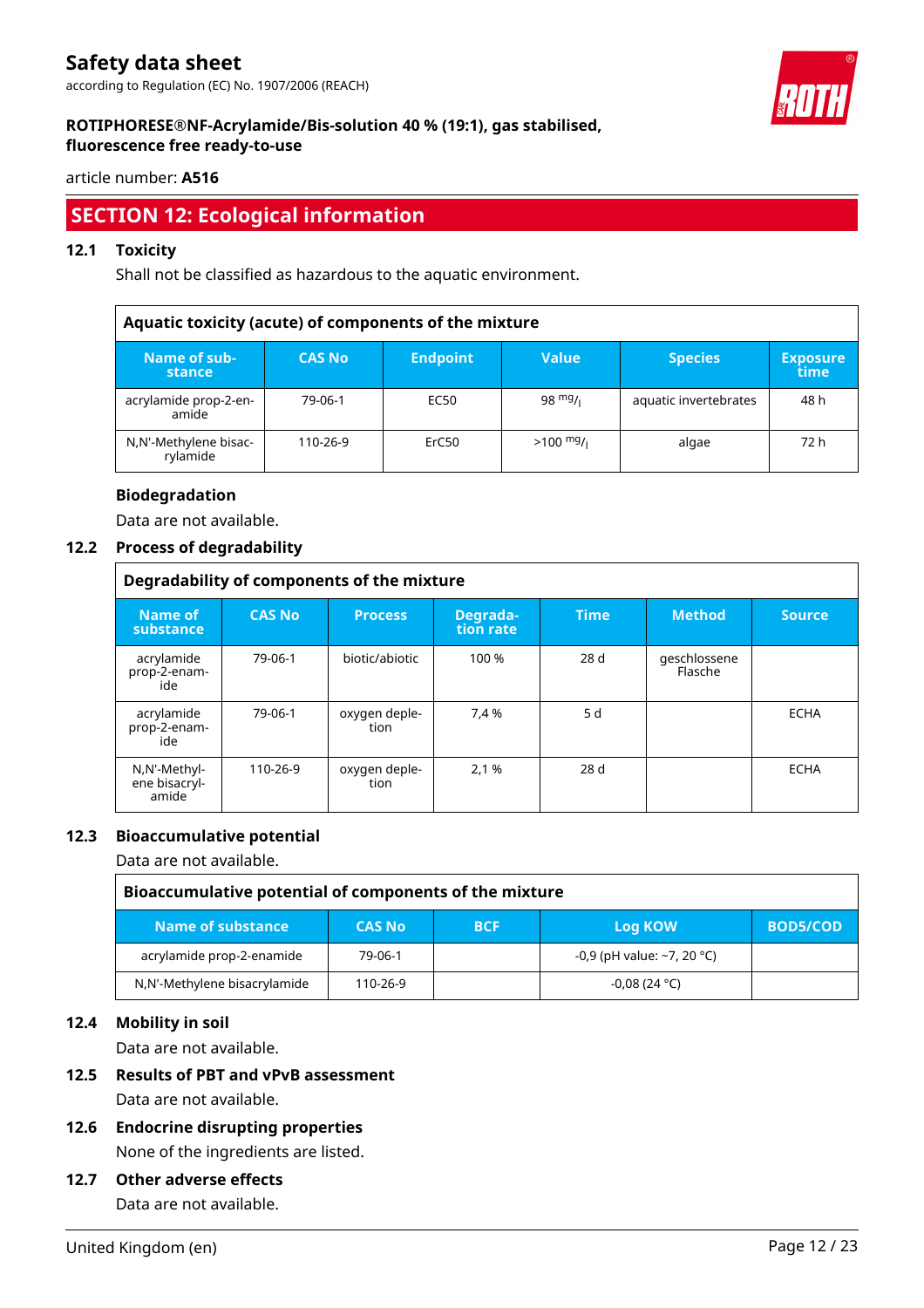

#### **ROTIPHORESE®NF-Acrylamide/Bis-solution 40 % (19:1), gas stabilised, fluorescence free ready-to-use**

article number: **A516**

# **SECTION 13: Disposal considerations**

# **13.1 Waste treatment methods**



This material and its container must be disposed of as hazardous waste. Dispose of contents/container in accordance with local/regional/national/international regulations.

# **Sewage disposal-relevant information**

Do not empty into drains.

#### **Waste treatment of containers/packagings**

It is a dangerous waste; only packagings which are approved (e.g. acc. to ADR) may be used.

#### **13.2 Relevant provisions relating to waste**

The allocation of waste identity numbers/waste descriptions must be carried out according to the EEC, specific to the industry and process. Waste catalogue ordinance (Germany).

#### **13.3 Remarks**

Waste shall be separated into the categories that can be handled separately by the local or national waste management facilities. Please consider the relevant national or regional provisions.

# **SECTION 14: Transport information**

# **14.1 UN number or ID number**

|      | <b>ADRRID</b>                     | <b>UN 3426</b>                                                             |
|------|-----------------------------------|----------------------------------------------------------------------------|
|      | IMDG-Code                         | <b>UN 3426</b>                                                             |
|      | ICAO-TI                           | <b>UN 3426</b>                                                             |
| 14.2 | UN proper shipping name           |                                                                            |
|      | ADRRID                            | <b>ACRYLAMIDE SOLUTION</b>                                                 |
|      | IMDG-Code                         | <b>ACRYLAMIDE SOLUTION</b>                                                 |
|      | ICAO-TI                           | Acrylamide solution                                                        |
| 14.3 | <b>Transport hazard class(es)</b> |                                                                            |
|      | ADRRID                            | 6.1                                                                        |
|      | IMDG-Code                         | 6.1                                                                        |
|      | ICAO-TI                           | 6.1                                                                        |
| 14.4 | <b>Packing group</b>              |                                                                            |
|      | ADRRID                            | III                                                                        |
|      | IMDG-Code                         | III                                                                        |
|      | ICAO-TI                           | III                                                                        |
| 14.5 | <b>Environmental hazards</b>      | non-environmentally hazardous acc. to the dan-<br>gerous goods regulations |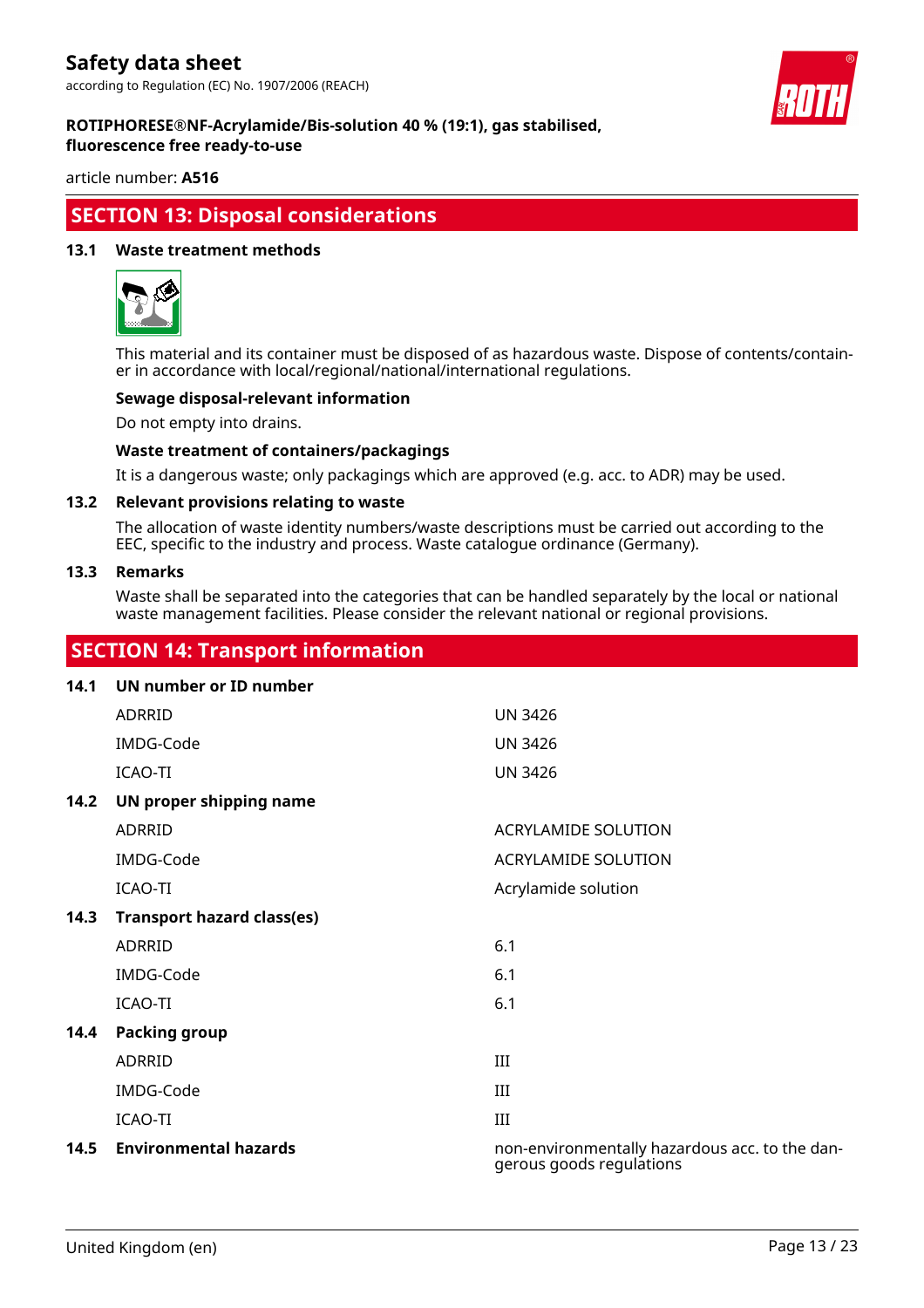

article number: **A516**

# **14.6 Special precautions for user**

Provisions for dangerous goods (ADR) should be complied within the premises.

# **14.7 Maritime transport in bulk according to IMO instruments**

The cargo is not intended to be carried in bulk.

# **14.8 Information for each of the UN Model Regulations**

| Transport of dangerous goods by road, rail and inland waterway (ADR/RID/ADN) - Additional<br>information |                                            |
|----------------------------------------------------------------------------------------------------------|--------------------------------------------|
| Proper shipping name                                                                                     | <b>ACRYLAMIDE SOLUTION</b>                 |
| Particulars in the transport document                                                                    | UN3426, ACRYLAMIDE SOLUTION, 6.1, III, (E) |
| Classification code                                                                                      | T1                                         |
| Danger label(s)                                                                                          | 6.1                                        |
|                                                                                                          |                                            |
| Excepted quantities (EQ)                                                                                 | E <sub>1</sub>                             |
| Limited quantities (LQ)                                                                                  | 5L                                         |
| Transport category (TC)                                                                                  | 2                                          |
| Tunnel restriction code (TRC)                                                                            | E                                          |
| Hazard identification No                                                                                 | 60                                         |
| <b>Emergency Action Code</b>                                                                             | 2X                                         |
| Regulations concerning the International Carriage of Dangerous Goods by Rail (RID)Additional             |                                            |

| information                                                                        |                                       |
|------------------------------------------------------------------------------------|---------------------------------------|
| <b>Classification code</b>                                                         | 6.1                                   |
| Danger label(s)                                                                    | 6.1                                   |
|                                                                                    |                                       |
| <b>Excepted quantities (EQ)</b>                                                    | E <sub>1</sub>                        |
| Limited quantities (LQ)                                                            | 5 <sub>L</sub>                        |
| <b>Transport category (TC)</b>                                                     | 2                                     |
| <b>Hazard identification No</b>                                                    | 60                                    |
| <b>International Maritime Dangerous Goods Code (IMDG) - Additional information</b> |                                       |
| Proper shipping name                                                               | <b>ACRYLAMIDE SOLUTION</b>            |
| Particulars in the shipper's declaration                                           | UN3426, ACRYLAMIDE SOLUTION, 6.1, III |
| Marine pollutant                                                                   |                                       |
| Danger label(s)                                                                    | 6.1                                   |
| €                                                                                  |                                       |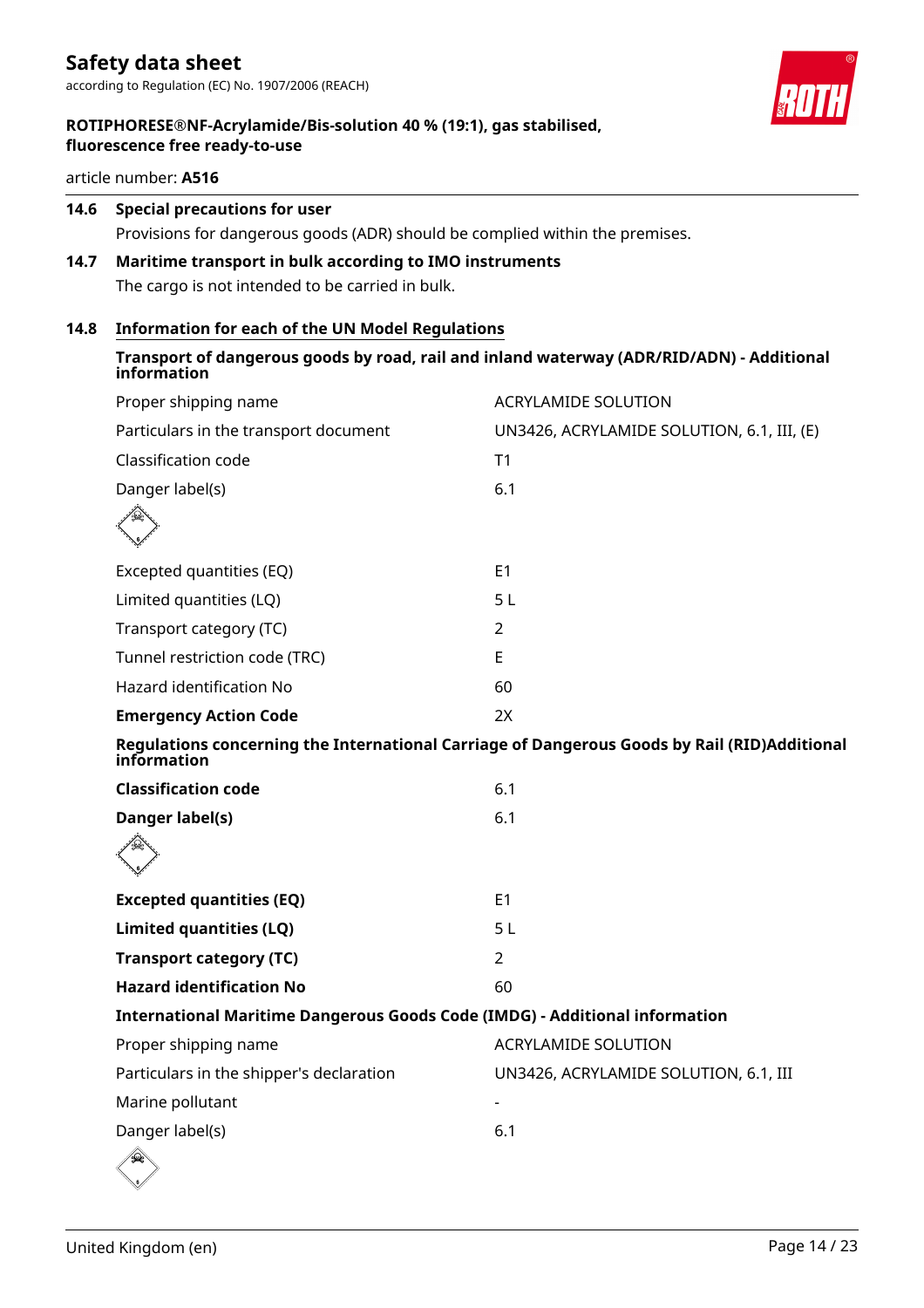according to Regulation (EC) No. 1907/2006 (REACH)



# **ROTIPHORESE®NF-Acrylamide/Bis-solution 40 % (19:1), gas stabilised, fluorescence free ready-to-use**

article number: **A516**

| Special provisions (SP)                                                            | 223                                   |
|------------------------------------------------------------------------------------|---------------------------------------|
| Excepted quantities (EQ)                                                           | E <sub>1</sub>                        |
| Limited quantities (LQ)                                                            | 5L                                    |
| EmS                                                                                | F-A, S-A                              |
| Stowage category                                                                   | A                                     |
| International Civil Aviation Organization (ICAO-IATA/DGR) - Additional information |                                       |
| Proper shipping name                                                               | Acrylamide solution                   |
| Particulars in the shipper's declaration                                           | UN3426, Acrylamide solution, 6.1, III |
| Danger label(s)                                                                    | 6.1                                   |
|                                                                                    |                                       |
| Special provisions (SP)                                                            | A3                                    |
| Excepted quantities (EQ)                                                           | E <sub>1</sub>                        |
| Limited quantities (LQ)                                                            | 2 L                                   |

# **SECTION 15: Regulatory information**

# **15.1 Safety, health and environmental regulations/legislation specific for the substance or mixture Relevant provisions of the European Union (EU)**

# **Restrictions according to REACH, Annex XVII**

| Dangerous substances with restrictions (REACH, Annex XVII) |                                                                                                          |         |                     |           |  |  |  |
|------------------------------------------------------------|----------------------------------------------------------------------------------------------------------|---------|---------------------|-----------|--|--|--|
| <b>Name of substance</b>                                   | <b>Name acc. to inventory</b><br><b>CAS No</b>                                                           |         | <b>Restriction</b>  | <b>No</b> |  |  |  |
| ROTIPHORESE®NF-Acrylamide/Bis-<br>solution 40 %            | this product meets the criteria for<br>classification in accordance with Reg-<br>ulation No 1272/2008/EC |         | R <sub>3</sub>      | 3         |  |  |  |
| acrylamide prop-2-enamide                                  | acrylamide                                                                                               | 79-06-1 | R60                 | 60        |  |  |  |
| acrylamide prop-2-enamide                                  | carcinogenic                                                                                             |         | R <sub>28</sub> -30 | 28        |  |  |  |
| acrylamide prop-2-enamide                                  | germ cell mutagenic (mutagenic)                                                                          |         | R <sub>28</sub> -30 | 29        |  |  |  |
| acrylamide prop-2-enamide                                  | substances in tattoo inks and perman-<br>ent make-up                                                     |         | R75                 | 75        |  |  |  |

#### **Legend**

R28-30 1. Shall not be placed on the market, or used,

- as substances - as constituents of other substances, or,

- in mixtures,

for supply to the general public when the individual concentration in the substance or mixture is equal to or greater than:

- either the relevant specific concentration limit specified in Part 3 of Annex VI to Regulation (EC) No 1272/2008, or, - the relevant concentration specified in Directive 1999/45/EC where no specific concentration limit is set out in Part 3 of Annex VI to Regulation (EC) No 1272/2008.

Without prejudice to the implementation of other Community provisions relating to the classification, packaging and labelling of substances and mixtures, suppliers shall ensure before the placing on the market that the packaging of such substances and mixtures is marked visibly, legibly and indelibly as follows:

'Restricted to professional users'. 2. By way of derogation, paragraph 1 shall not apply to:

(a) medicinal or veterinary products as defined by Directive 2001/82/EC and Directive 2001/83/EC;

(b) cosmetic products as defined by Directive 76/768/EEC;

(c) the following fuels and oil products: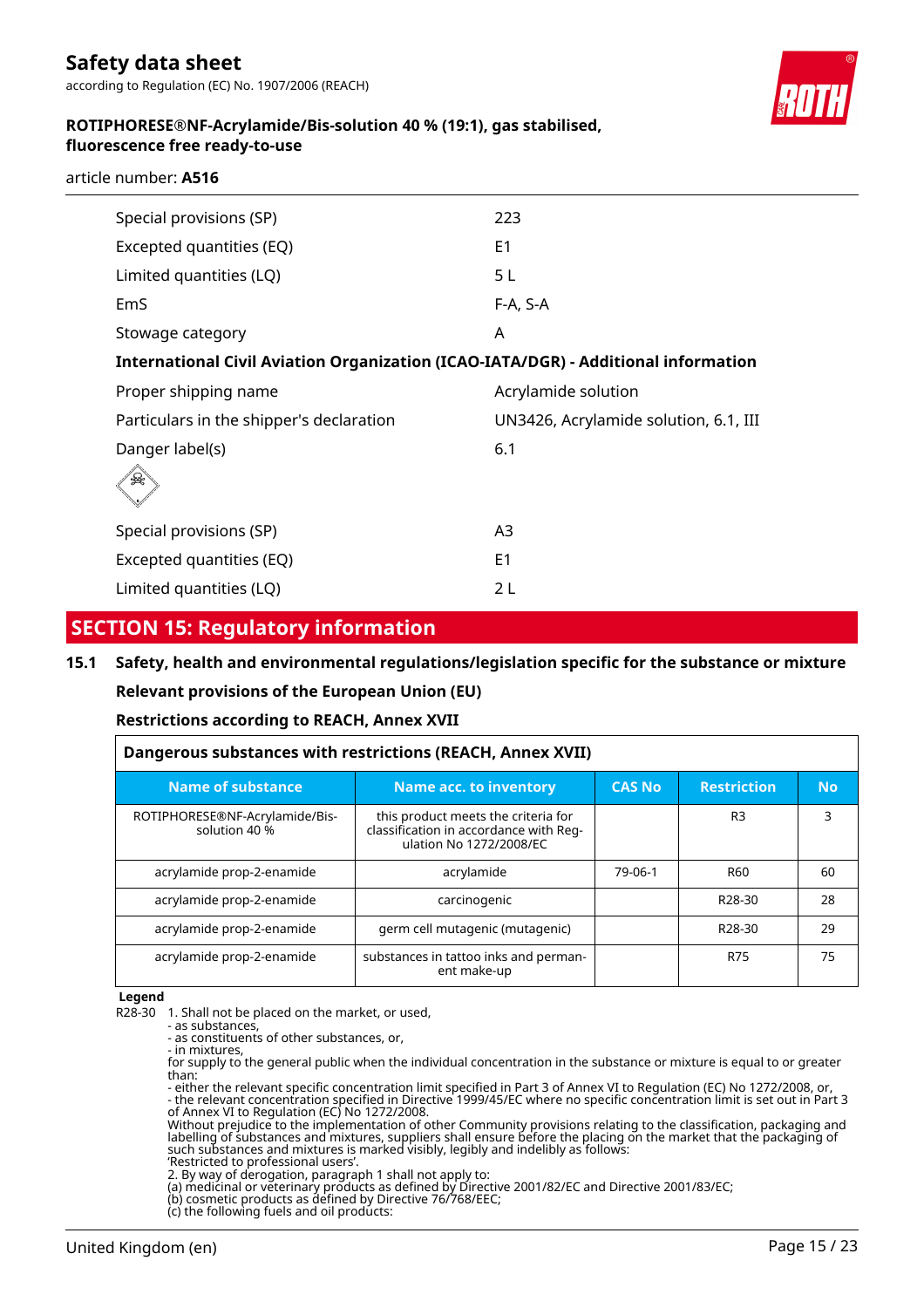

#### article number: **A516**

| Legend         |                                                                                                                                                                                                                                   |
|----------------|-----------------------------------------------------------------------------------------------------------------------------------------------------------------------------------------------------------------------------------|
|                | - motor fuels which are covered by Directive 98/70/EC,                                                                                                                                                                            |
|                | - mineral oil products intended for use as fuel in mobile or fixed combustion plants,                                                                                                                                             |
|                | - fuels sold in closed systems (e.g. liquid gas bottles);                                                                                                                                                                         |
|                | (d) artists' paints covered by Directive 1999/45/EC;                                                                                                                                                                              |
|                | (e) the substances listed in Appendix 11, column 1, for the applications or uses listed in Appendix 11, column 2. Where<br>a date is specified in column 2 of Appendix 11, the derogation shall apply until the said date;        |
|                | (f) devices covered by Regulation (EU) 2017/745.                                                                                                                                                                                  |
| R <sub>3</sub> | 1. Shall not be used in:                                                                                                                                                                                                          |
|                | - ornamental articles intended to produce light or colour effects by means of different phases, for example in orna-<br>mental lamps and ashtrays,                                                                                |
|                | - tricks and jokes,                                                                                                                                                                                                               |
|                | - games for one or more participants, or any article intended to be used as such, even with ornamental aspects,                                                                                                                   |
|                | 2. Articles not complying with paragraph 1 shall not be placed on the market.                                                                                                                                                     |
|                | 3. Shall not be placed on the market if they contain a colouring agent, unless required for fiscal reasons, or perfume,<br>or both, if they:                                                                                      |
|                | — can be used as fuel in decorative oil lamps for supply to the general public, and                                                                                                                                               |
|                | - present an aspiration hazard and are labelled with H304.                                                                                                                                                                        |
|                | 4. Decorative oil lamps for supply to the general public shall not be placed on the market unless they conform to the                                                                                                             |
|                | European Standard on Decorative oil lamps (EN 14059) adopted by the European Committee for Standardisation                                                                                                                        |
|                | (CEN).                                                                                                                                                                                                                            |
|                | 5. Without prejudice to the implementation of other Union provisions relating to the classification, labelling and pack-                                                                                                          |
|                | aging of substances and mixtures, suppliers shall ensure, before the placing on the market, that the following require-                                                                                                           |
|                | ments are met:                                                                                                                                                                                                                    |
|                | (a) lamp oils, labelled with H304, intended for supply to the general public are visibly, legibly and indelibly marked as<br>follows: "Keep lamps filled with this liquid out of the reach of children"; and, by 1 December 2010, |
|                |                                                                                                                                                                                                                                   |
|                | - or even sucking the wick of lamps - may lead to life-threatening lung damage";<br>(b) grill lighter fluids, labelled with H304, intended for supply to the general public are legibly and indelibly marked by                   |
|                | 1 December 2010 as follows: 'Just a sip of grill lighter fluid may lead to life threatening lung damage';                                                                                                                         |
|                | (c) lamps oils and grill lighters, labelled with H304, intended for supply to the general public are packaged in black                                                                                                            |
|                | opaque containers not exceeding 1 litre by 1 December 2010.                                                                                                                                                                       |

R60 Shall not be placed on the market or used as a substance or constituent of mixtures in a concentration, equal to or greater than 0,1 % by weight for grouting applications after 5 November 2012.

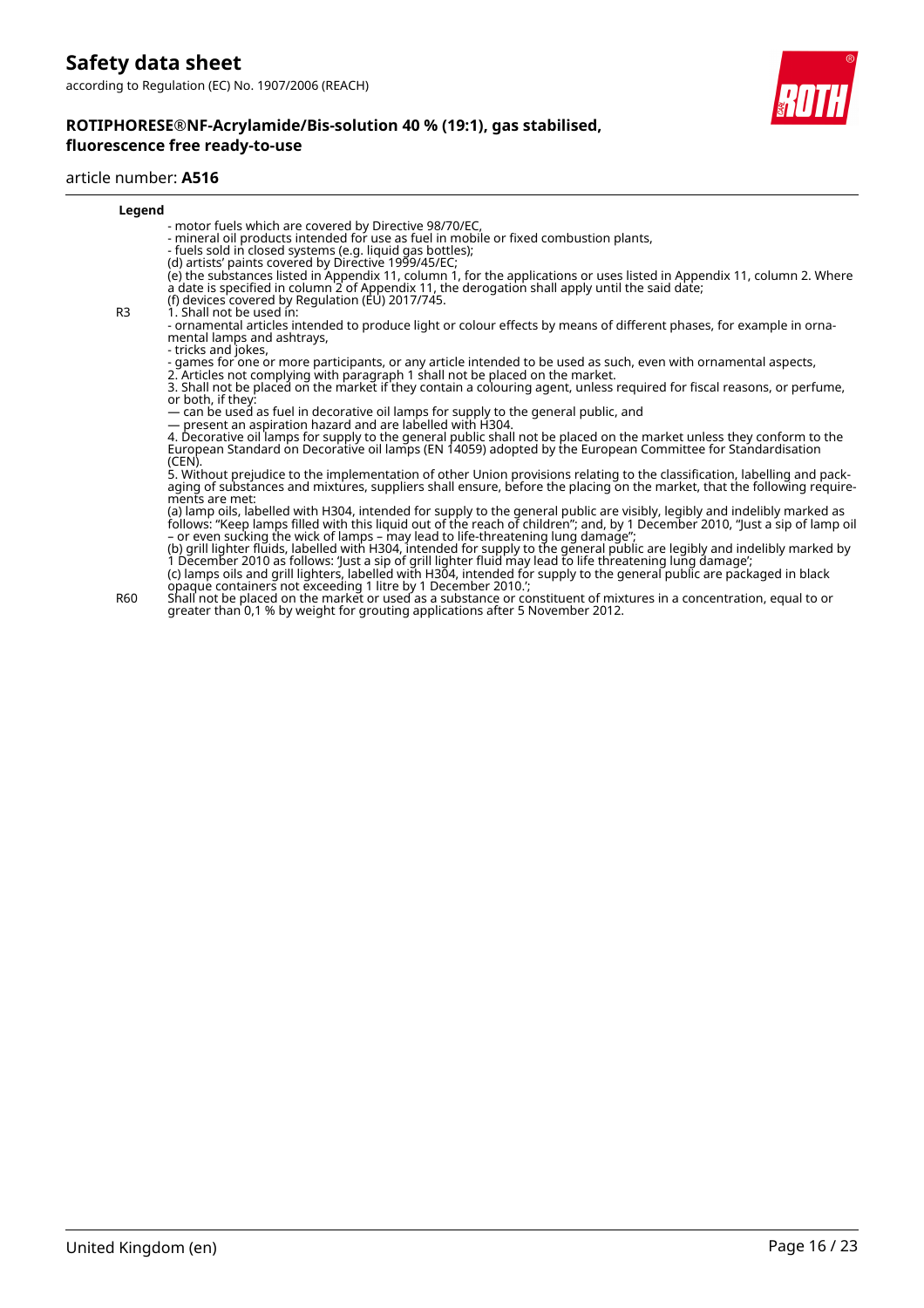#### article number: **A516**



graph.

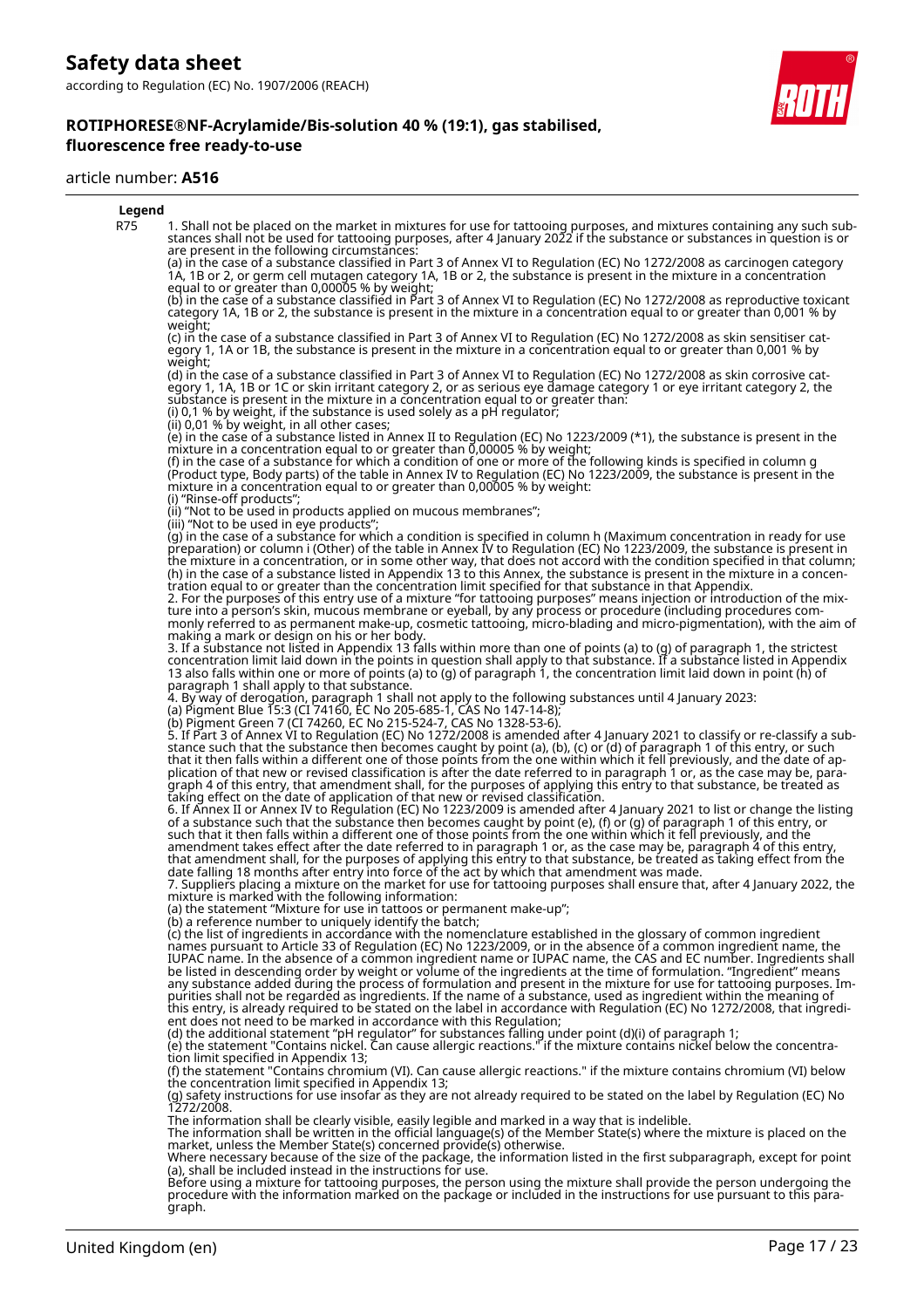**ROTIPHORESE®NF-Acrylamide/Bis-solution 40 % (19:1), gas stabilised,**



#### article number: **A516**

#### **Legend**

8. Mixtures that do not contain the statement "Mixture for use in tattoos or permanent make-up" shall not be used for tattooing purposes.

9. This entry does not apply to substances that are gases at temperature of 20 °C and pressure of 101,3 kPa, or generate a vapour pressure of more than 300 kPa at temperature of 50 °C, with the exception of formaldehyde (CAS No 50- 00-0, EC No 200-001-8).

10. This entry does not apply to the placing on the market of a mixture for use for tattooing purposes, or to the use of a mixture for tattooing purposes, when placed on the market exclusively as a medical device or an accessory to a medical device, within the meaning of Regulation (EU) 2017/745, or when used exclusively as a medical device or an accessory to a medical device, within the same meaning. Where the placing on the market or use may not be exclusively as a medical device or an accessory to a medical device, the requirements of Regulation (EU) 2017/745 and of this Regulation shall apply cumulatively.

# **List of substances subject to authorisation (REACH, Annex XIV)/SVHC - candidate list**

# **Substance of Very High Concern (SVHC)**

| Name acc. to invent-<br>ory | <b>CAS</b><br>No | Listed in      | <b>Remarks</b>           | Latest ap-<br>plication<br>date | <b>Sunset</b><br>date | Date of in-<br><b>clusion</b> |
|-----------------------------|------------------|----------------|--------------------------|---------------------------------|-----------------------|-------------------------------|
| acrylamide                  | 79-06-1          | Candidate list | Carc. A57a<br>Muta. A57b |                                 |                       | 2010-03-30                    |

#### **Legend**

candidate list Substances meeting the criteria referred to in Article 57 and for eventual inclusion in Annex XIV Carc. A57a Carcinogenic (article 57a)

Muta. A57b Mutagenic (article 57b)

# **Seveso Directive**

| 2012/18/EU (Seveso III) |                                              |                                                                                                 |              |  |  |
|-------------------------|----------------------------------------------|-------------------------------------------------------------------------------------------------|--------------|--|--|
| <b>No</b>               | <b>Dangerous substance/hazard categories</b> | Qualifying quantity (tonnes) for the ap-<br>plication of lower and upper-tier re-<br>quirements | <b>Notes</b> |  |  |
|                         | not assigned                                 |                                                                                                 |              |  |  |

# **Deco-Paint Directive**

| VOC content | 25 – 40 %<br>1.118 <sup>g</sup> / <sub>l</sub> |
|-------------|------------------------------------------------|
|             |                                                |

#### **Industrial Emissions Directive (IED)**

| VOC content                                | 0 %  |
|--------------------------------------------|------|
| VOC content (Water content was discounted) | 09/1 |

# **Directive on the restriction of the use of certain hazardous substances in electrical and electronic equipment (RoHS)**

none of the ingredients are listed

# **Regulation concerning the establishment of a European Pollutant Release and Transfer Register (PRTR)**

none of the ingredients are listed

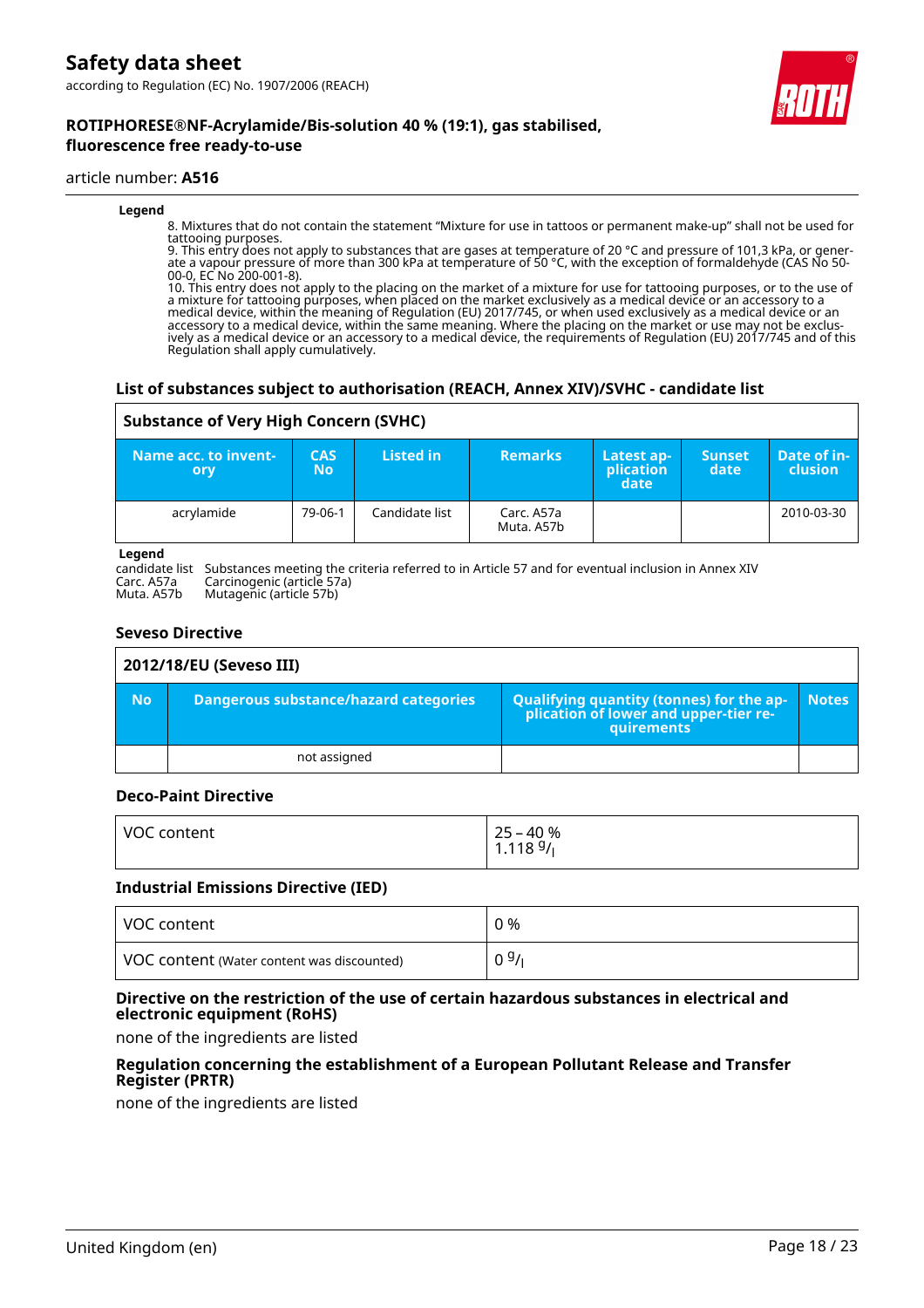# article number: **A516**

| <b>Water Framework Directive (WFD)</b> |                                                                                                                                                                                                                                                                                                              |                |                  |                |
|----------------------------------------|--------------------------------------------------------------------------------------------------------------------------------------------------------------------------------------------------------------------------------------------------------------------------------------------------------------|----------------|------------------|----------------|
| List of pollutants (WFD)               |                                                                                                                                                                                                                                                                                                              |                |                  |                |
| <b>Name of substance</b>               | <b>Name acc. to inventory</b>                                                                                                                                                                                                                                                                                | <b>CAS No.</b> | <b>Listed in</b> | <b>Remarks</b> |
| acrylamide prop-2-enamide              | Substances and preparations, or<br>the breakdown products of such,<br>which have been proved to pos-<br>sess carcinogenic or mutagenic<br>properties or properties which<br>may affect steroidogenic, thyroid,<br>reproduction or other endocrine-<br>related functions in or via the<br>aquatic environment |                | a)               |                |

**Legend**

A) Indicative list of the main pollutants

# **Regulation on the marketing and use of explosives precursors**

none of the ingredients are listed

# **Regulation on drug precursors**

none of the ingredients are listed

# **Regulation on substances that deplete the ozone layer (ODS)**

none of the ingredients are listed

# **Regulation concerning the export and import of hazardous chemicals (PIC)**

none of the ingredients are listed

# **Regulation on persistent organic pollutants (POP)**

none of the ingredients are listed

# **Other information**

Directive 94/33/EC on the protection of young people at work. Observe employment restrictions under the Maternity Protection Directive (92/85/EEC) for expectant or nursing mothers.

# **National inventories**

| <b>Country</b> | <b>Inventory</b> | <b>Status</b>                  |
|----------------|------------------|--------------------------------|
| AU             | <b>AICS</b>      | all ingredients are listed     |
| CA             | <b>DSL</b>       | all ingredients are listed     |
| <b>CN</b>      | <b>IECSC</b>     | all ingredients are listed     |
| EU             | <b>ECSI</b>      | all ingredients are listed     |
| EU             | REACH Reg.       | all ingredients are listed     |
| JP             | <b>CSCL-ENCS</b> | all ingredients are listed     |
| KR             | KECI             | all ingredients are listed     |
| <b>MX</b>      | <b>INSQ</b>      | all ingredients are listed     |
| NZ             | <b>NZIOC</b>     | all ingredients are listed     |
| <b>PH</b>      | <b>PICCS</b>     | all ingredients are listed     |
| <b>TR</b>      | <b>CICR</b>      | not all ingredients are listed |
|                |                  |                                |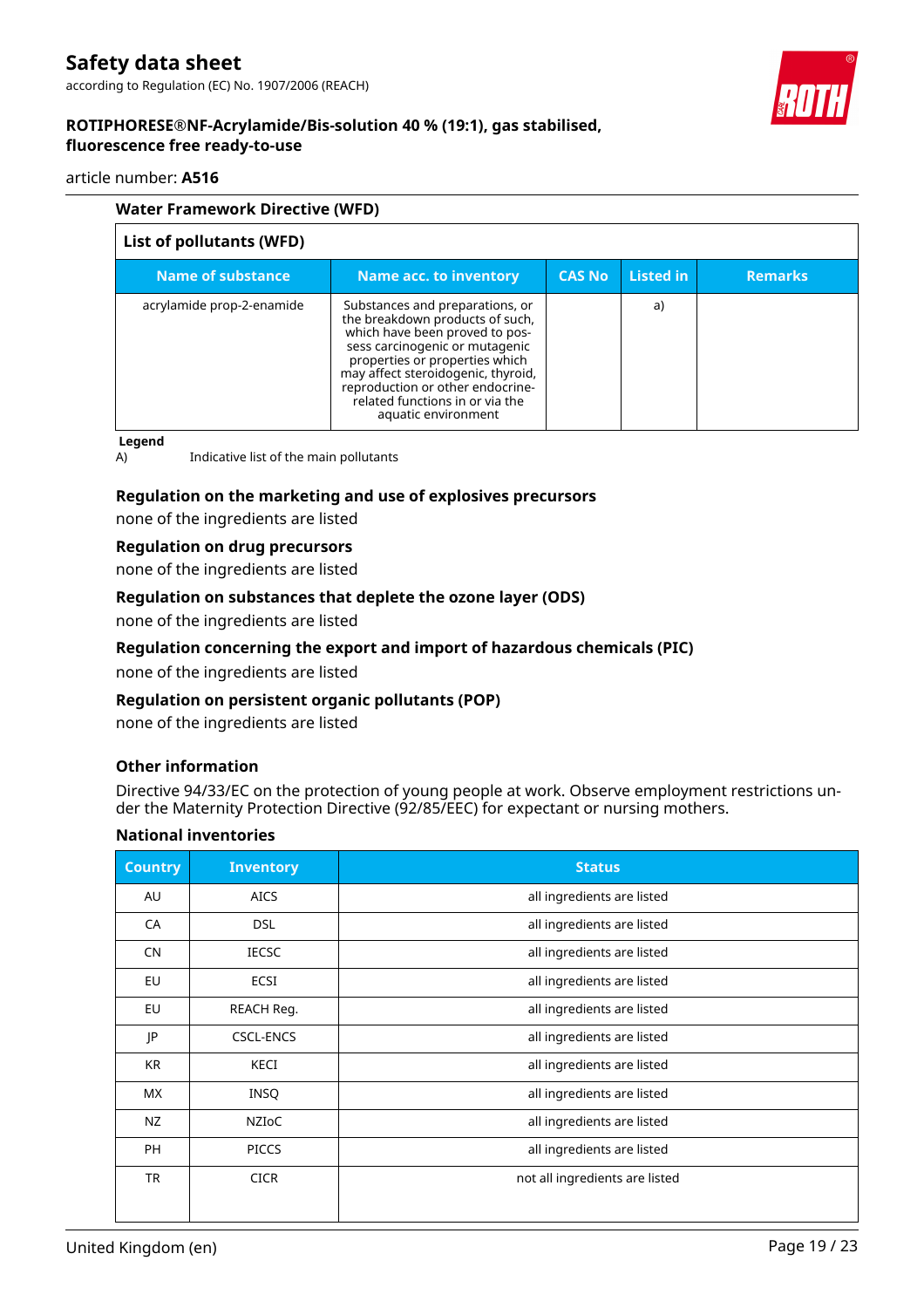

# **ROTIPHORESE®NF-Acrylamide/Bis-solution 40 % (19:1), gas stabilised, fluorescence free ready-to-use**

#### article number: **A516**

| <b>Country</b> | <b>Inventory</b> | <b>Status</b>              |
|----------------|------------------|----------------------------|
| <b>TW</b>      | TCSI             | all ingredients are listed |
| US             | TSCA             | all ingredients are listed |
| l egend        |                  |                            |

| . .<br>M.<br>×<br>٧ |
|---------------------|
|                     |

| Legend                                                                          |                                                                                                                                                                                                                                                                                                                                                                                                                                                                                                                                                                                                             |
|---------------------------------------------------------------------------------|-------------------------------------------------------------------------------------------------------------------------------------------------------------------------------------------------------------------------------------------------------------------------------------------------------------------------------------------------------------------------------------------------------------------------------------------------------------------------------------------------------------------------------------------------------------------------------------------------------------|
| AICS<br>CICR<br>DSL.<br>ECSI<br>IECSC<br>INSO<br>KECI<br>NZIoC<br>PICCS<br>TCSI | Australian Inventory of Chemical Substances<br>Chemical Inventory and Control Regulation<br>CSCL-ENCS List of Existing and New Chemical Substances (CSCL-ENCS)<br>Domestic Substances List (DSL)<br>EC Substance Inventory (EINECS, ELINCS, NLP)<br>Inventory of Existing Chemical Substances Produced or Imported in China<br>National Inventory of Chemical Substances<br>Korea Existing Chemicals Inventory<br>New Zealand Inventory of Chemicals<br>Philippine Inventory of Chemicals and Chemical Substances (PICCS)<br>REACH Reg.  REACH registered substances<br>Taiwan Chemical Substance Inventory |
| TSCA                                                                            | Toxic Substance Control Act                                                                                                                                                                                                                                                                                                                                                                                                                                                                                                                                                                                 |

# **15.2 Chemical Safety Assessment**

Chemical safety assessments for substances in this mixture were not carried out.

# **SECTION 16: Other information**

# **Indication of changes (revised safety data sheet)**

Alignment to regulation: Regulation (EC) No. 1907/2006 (REACH), amended by 2020/878/EU

# Restructuring: section 9, section 14

| <b>Section</b> | <b>Former entry (text/value)</b>                                                 | <b>Actual entry (text/value)</b>                                                                                                                                             | Safety-<br>relev-<br>ant |
|----------------|----------------------------------------------------------------------------------|------------------------------------------------------------------------------------------------------------------------------------------------------------------------------|--------------------------|
| 2.1            |                                                                                  | Classification according to Regulation (EC) No<br>1272/2008 (CLP):<br>change in the listing (table)                                                                          | yes                      |
| 2.1            |                                                                                  | The most important adverse physicochemical,<br>human health and environmental effects:<br>Delayed or immediate effects can be expected<br>after short or long-term exposure. | yes                      |
| 2.2            | Hazardous ingredients for labelling:<br>Acrylamide, N,N'-Methylene bisacrylamide | Hazardous ingredients for labelling:<br>Acrylamide prop-2-enamide, N,N'-Methylene<br>bisacrylamide                                                                           | yes                      |
| 2.2            | contains:<br>Acrylamide, N,N'-Methylene bisacrylamide                            | contains:<br>Acrylamide prop-2-enamide, N,N'-Methylene<br>bisacrylamide                                                                                                      | yes                      |
| 2.3            | Other hazards:<br>There is no additional information.                            | Other hazards                                                                                                                                                                | yes                      |
| 2.3            |                                                                                  | Results of PBT and vPvB assessment:<br>This mixture does not contain any substances<br>that are assessed to be a PBT or a vPvB.                                              | yes                      |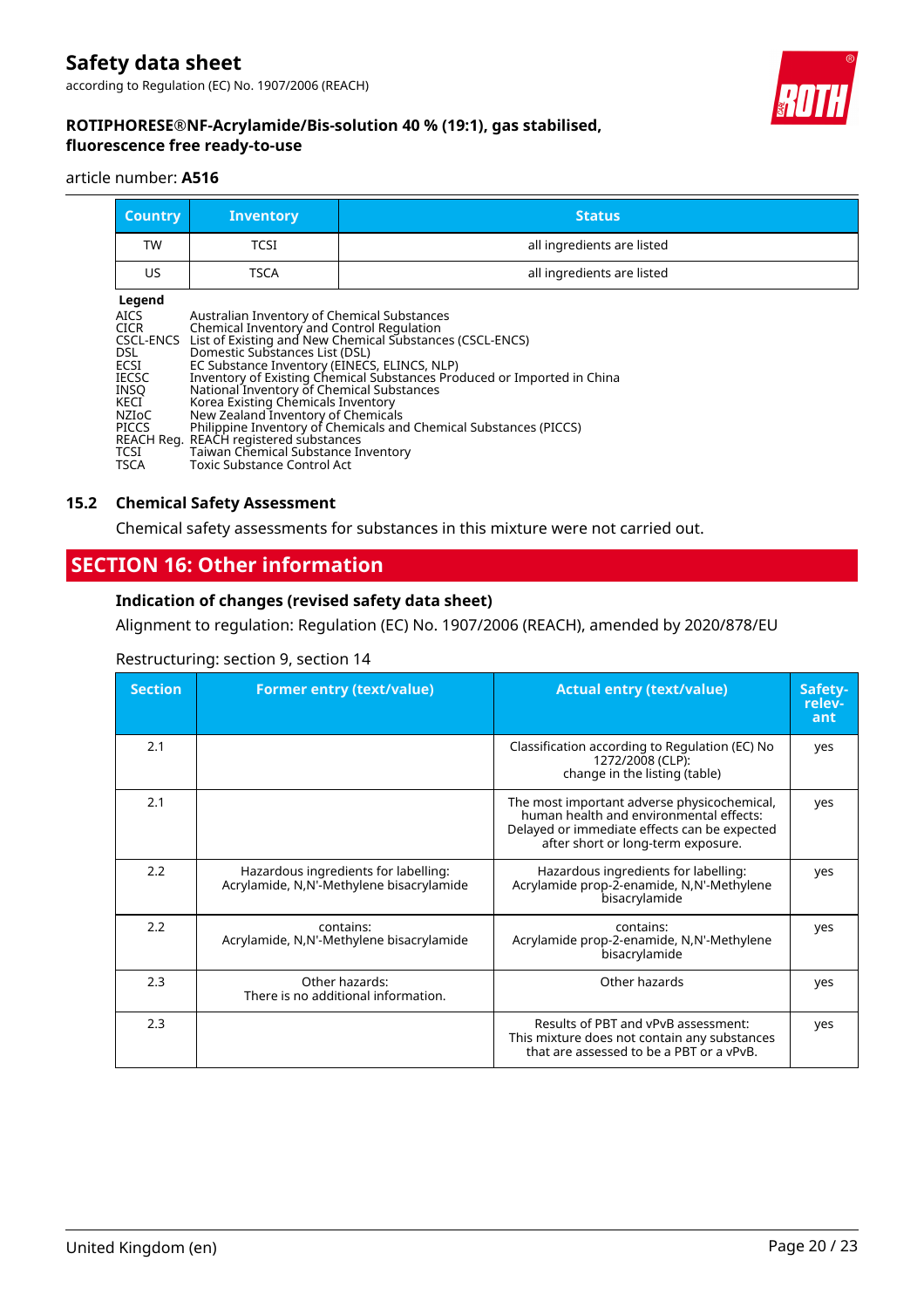according to Regulation (EC) No. 1907/2006 (REACH)

# **ROTIPHORESE®NF-Acrylamide/Bis-solution 40 % (19:1), gas stabilised, fluorescence free ready-to-use**



# article number: **A516**

| Abbr.         | <b>Descriptions of used abbreviations</b>                                                                                                                                                                                       |  |
|---------------|---------------------------------------------------------------------------------------------------------------------------------------------------------------------------------------------------------------------------------|--|
| 2017/2398/EU  | Directive of the European Parliament and of the Council amending Directive 2004/37/EC on the protec-<br>tion of workers from the risks related to exposure to carcinogens or mutagens at work                                   |  |
| Acute Tox.    | Acute toxicity                                                                                                                                                                                                                  |  |
| <b>ADN</b>    | Accord européen relatif au transport international des marchandises dangereuses par voies de naviga-<br>tion intérieures (European Agreement concerning the International Carriage of Dangerous Goods by In-<br>land Waterways) |  |
| <b>ADR</b>    | Accord relatif au transport international des marchandises dangereuses par route (Agreement concern-<br>ing the International Carriage of Dangerous Goods by Road)                                                              |  |
| ATE           | <b>Acute Toxicity Estimate</b>                                                                                                                                                                                                  |  |
| <b>BCF</b>    | <b>Bioconcentration factor</b>                                                                                                                                                                                                  |  |
| <b>BOD</b>    | Biochemical Oxygen Demand                                                                                                                                                                                                       |  |
| Carc.         | Carcinogenicity                                                                                                                                                                                                                 |  |
| CAS           | Chemical Abstracts Service (service that maintains the most comprehensive list of chemical substances)                                                                                                                          |  |
| Ceiling-C     | Ceiling value                                                                                                                                                                                                                   |  |
| <b>CLP</b>    | Regulation (EC) No 1272/2008 on classification, labelling and packaging of substances and mixtures                                                                                                                              |  |
| COD           | Chemical oxygen demand                                                                                                                                                                                                          |  |
| <b>DGR</b>    | Dangerous Goods Regulations (see IATA/DGR)                                                                                                                                                                                      |  |
| <b>DNEL</b>   | Derived No-Effect Level                                                                                                                                                                                                         |  |
| EC50          | Effective Concentration 50 %. The EC50 corresponds to the concentration of a tested substance causing<br>50 % changes in response (e.g. on growth) during a specified time interval                                             |  |
| EC No         | The EC Inventory (EINECS, ELINCS and the NLP-list) is the source for the seven-digit EC number, an identi-<br>fier of substances commercially available within the EU (European Union)                                          |  |
| EH40/2005     | EH40/2005 Workplace exposure limits (http://www.nationalarchives.gov.uk/doc/open-government-li-<br>cence/)                                                                                                                      |  |
| <b>EINECS</b> | European Inventory of Existing Commercial Chemical Substances                                                                                                                                                                   |  |
| <b>ELINCS</b> | European List of Notified Chemical Substances                                                                                                                                                                                   |  |
| EmS           | <b>Emergency Schedule</b>                                                                                                                                                                                                       |  |
| ErC50         | $\equiv$ EC50: in this method, that concentration of test substance which results in a 50 % reduction in either<br>growth (EbC50) or growth rate (ErC50) relative to the control                                                |  |
| Eye Dam.      | Seriously damaging to the eye                                                                                                                                                                                                   |  |
| Eye Irrit.    | Irritant to the eye                                                                                                                                                                                                             |  |
| GHS           | "Globally Harmonized System of Classification and Labelling of Chemicals" developed by the United Na-<br>tions                                                                                                                  |  |
| IARC          | International Agency for Research on Cancer                                                                                                                                                                                     |  |
| <b>IATA</b>   | <b>International Air Transport Association</b>                                                                                                                                                                                  |  |
| IATA/DGR      | Dangerous Goods Regulations (DGR) for the air transport (IATA)                                                                                                                                                                  |  |
| <b>ICAO</b>   | International Civil Aviation Organization                                                                                                                                                                                       |  |
| ICAO-TI       | Technical instructions for the safe transport of dangerous goods by air                                                                                                                                                         |  |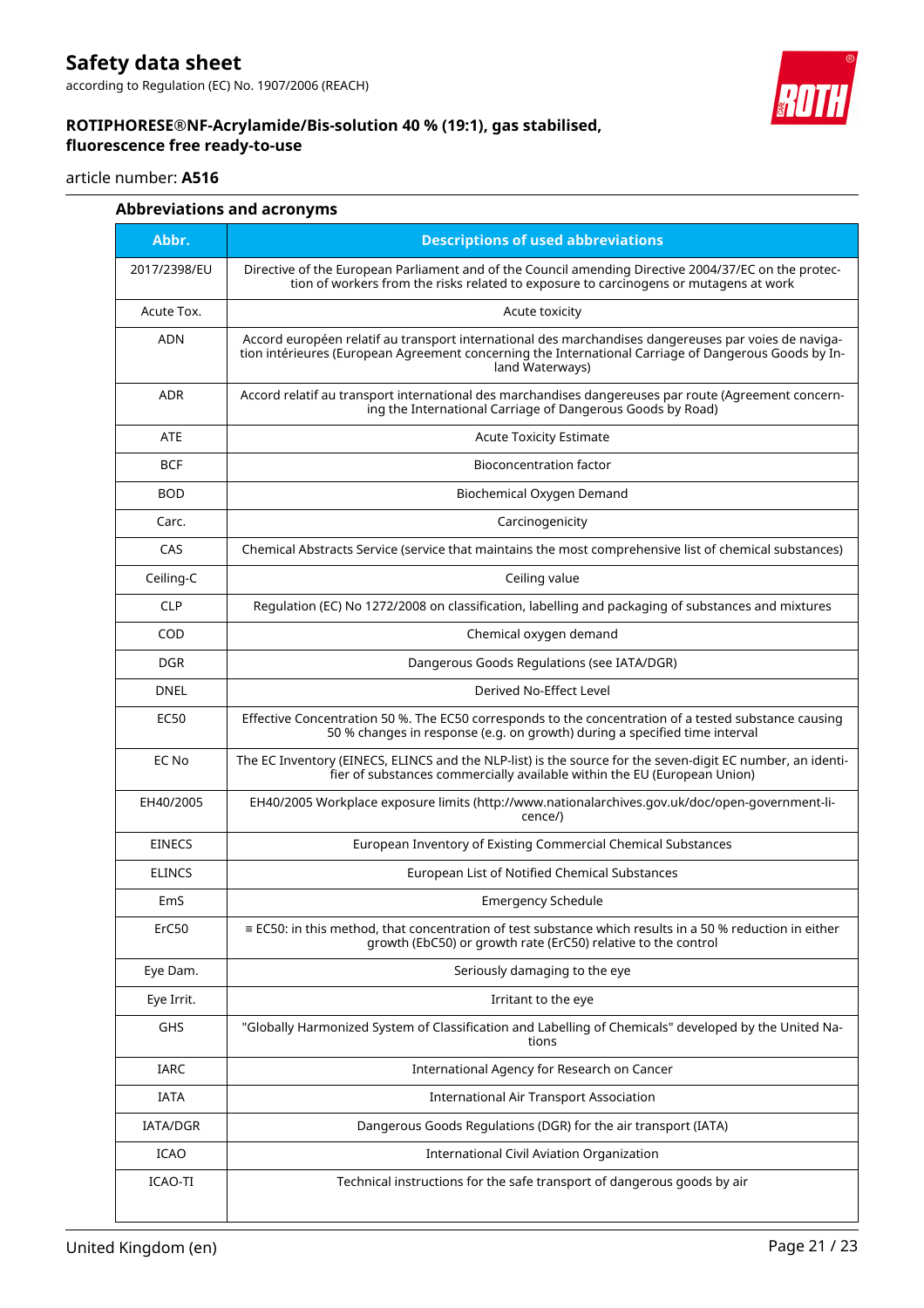according to Regulation (EC) No. 1907/2006 (REACH)



# **ROTIPHORESE®NF-Acrylamide/Bis-solution 40 % (19:1), gas stabilised, fluorescence free ready-to-use**

#### article number: **A516**

| Abbr.          | <b>Descriptions of used abbreviations</b>                                                                                                                                    |
|----------------|------------------------------------------------------------------------------------------------------------------------------------------------------------------------------|
| <b>IMDG</b>    | International Maritime Dangerous Goods Code                                                                                                                                  |
| IMDG-Code      | International Maritime Dangerous Goods Code                                                                                                                                  |
| index No       | The Index number is the identification code given to the substance in Part 3 of Annex VI to Regulation<br>(EC) No 1272/2008                                                  |
| <b>IOELV</b>   | Indicative occupational exposure limit value                                                                                                                                 |
| LD50           | Lethal Dose 50 %: the LD50 corresponds to the dose of a tested substance causing 50 % lethality during a<br>specified time interval                                          |
| log KOW        | n-Octanol/water                                                                                                                                                              |
| Muta.          | Germ cell mutagenicity                                                                                                                                                       |
| <b>NLP</b>     | No-Longer Polymer                                                                                                                                                            |
| <b>PBT</b>     | Persistent, Bioaccumulative and Toxic                                                                                                                                        |
| <b>PNEC</b>    | <b>Predicted No-Effect Concentration</b>                                                                                                                                     |
| ppm            | Parts per million                                                                                                                                                            |
| <b>REACH</b>   | Registration, Evaluation, Authorisation and Restriction of Chemicals                                                                                                         |
| Repr.          | Reproductive toxicity                                                                                                                                                        |
| <b>RID</b>     | Règlement concernant le transport International ferroviaire des marchandises Dangereuses (Regula-<br>tions concerning the International carriage of Dangerous goods by Rail) |
| Skin Corr.     | Corrosive to skin                                                                                                                                                            |
| Skin Irrit.    | Irritant to skin                                                                                                                                                             |
| Skin Sens.     | Skin sensitisation                                                                                                                                                           |
| <b>STEL</b>    | Short-term exposure limit                                                                                                                                                    |
| <b>STOT RE</b> | Specific target organ toxicity - repeated exposure                                                                                                                           |
| <b>SVHC</b>    | Substance of Very High Concern                                                                                                                                               |
| <b>TWA</b>     | Time-weighted average                                                                                                                                                        |
| VOC            | Volatile Organic Compounds                                                                                                                                                   |
| vPvB           | Very Persistent and very Bioaccumulative                                                                                                                                     |
| WEL            | Workplace exposure limit                                                                                                                                                     |

# **Key literature references and sources for data**

Regulation (EC) No 1272/2008 on classification, labelling and packaging of substances and mixtures. Regulation (EC) No. 1907/2006 (REACH), amended by 2020/878/EU.

Agreement concerning the International Carriage of Dangerous Goods by Road (ADR). Regulations concerning the International Carriage of Dangerous Goods by Rail (RID). International Maritime Dangerous Goods Code (IMDG). Dangerous Goods Regulations (DGR) for the air transport (IATA).

# **Classification procedure**

Physical and chemical properties. The classification is based on tested mixture. Health hazards. Environmental hazards. The method for classification of the mixture is based on ingredients of the mixture (additivity formula).